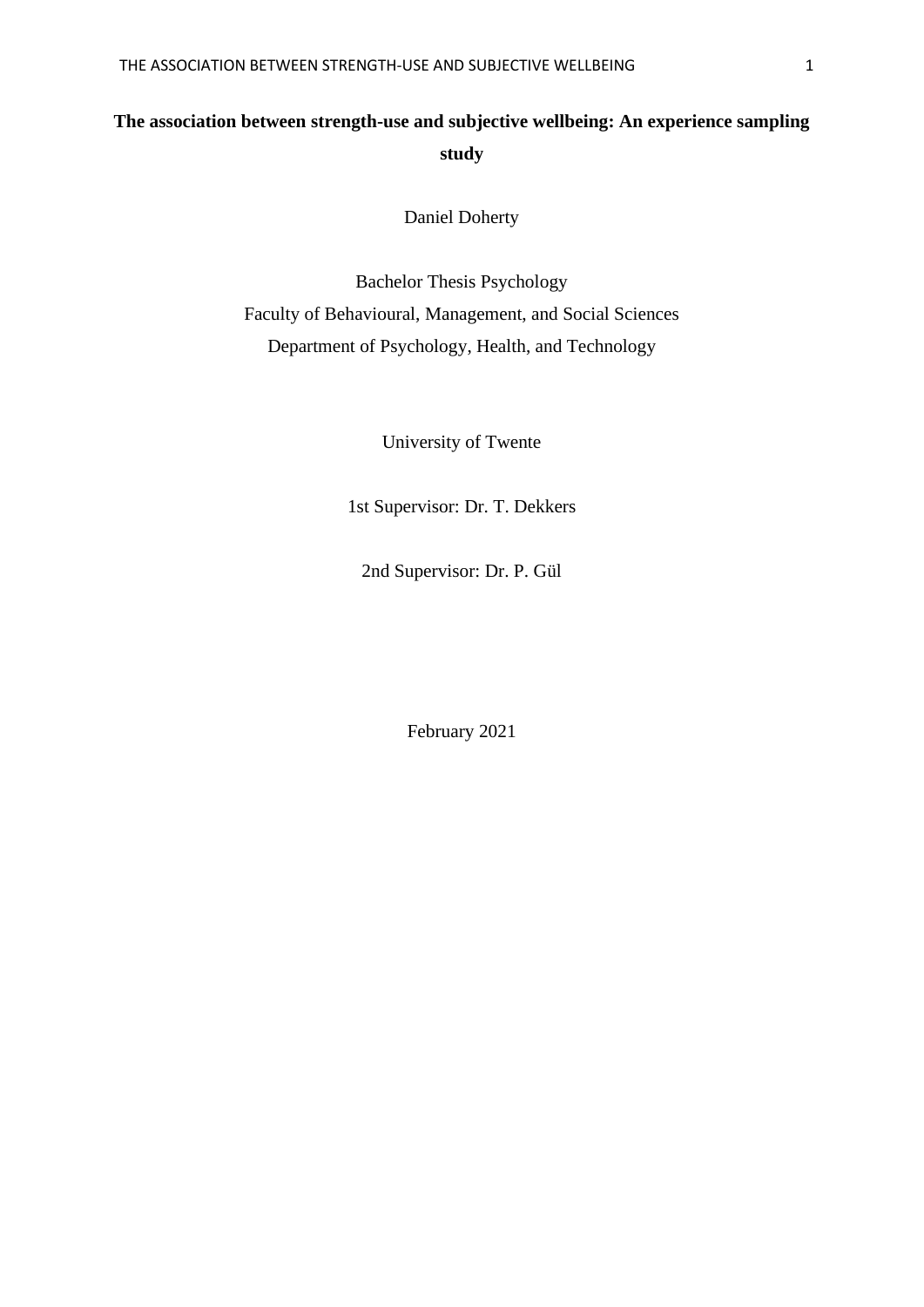#### **Abstract**

**Introduction:** Men are suffering from high suicide rates up to twice the amount of women globally, and four times the amount of women in Europe. However, the rate of referral for mental health assistance is much lower in men than women. This has been attributed to mental health service stigmatisation, and aversive assistance-seeking behaviour in young men. This study aims to test whether there is an association between state strength-use, and state subjective wellbeing in order to build a foundation for potential future research into positive psychology interventions as an alternative to traditional therapeutic practice for young men. It is hoped that positive psychology interventions could improve referral rates in young men due to its unique focus on strengths, and positive approach.

**Methods:** 18 participants registered with the app *Ethica,* to take part in an experience sampling method study involving 2 trait-based questionnaires, and 1 state-based questionnaire measuring strength-use, and subjective wellbeing. The state-based questionnaire operated under an interval contingent question format where participants receive notifications to complete the questionnaire in the morning, afternoon, and evening over a 7-day period. The participants ranged from 21-25 years of age, and the majority of participants were German nationals (N=14). There were more women participants (N=11) than  $(N=7)$ .

**Results:** There was a moderate positive correlation between strength-use, and subjective wellbeing ( $p < .05$ ;  $\beta = .599$ ). This association was also prevalent at both the trait-level (p  $<$ .05;  $\beta$  = .249), and state-level (p  $<$  .05;  $\beta$  = .349). There was difference in the relationship based on gender ( $p > .05$ ;  $t = 1.76$ )

**Discussion:** This study adds to the positive psychology literature on the relationship between strength-use, and subjective wellbeing on a trait-based level as well as promoting the statebased effect of strength-use on subjective wellbeing. This reinforces the promise of promoting strengths as a method of uplifting subjective wellbeing, and low mood. Future research must be undertaken examining the effectiveness of positive psychology Interventions on young men as well as assessing how to optimally market these interventions in order to raise referral rates in clinics for aversive assistance-seeking behaviour adopting young men.

*Keywords*: Strength-use, Subjective wellbeing (SWB), Experience sampling method (ESM), Young men,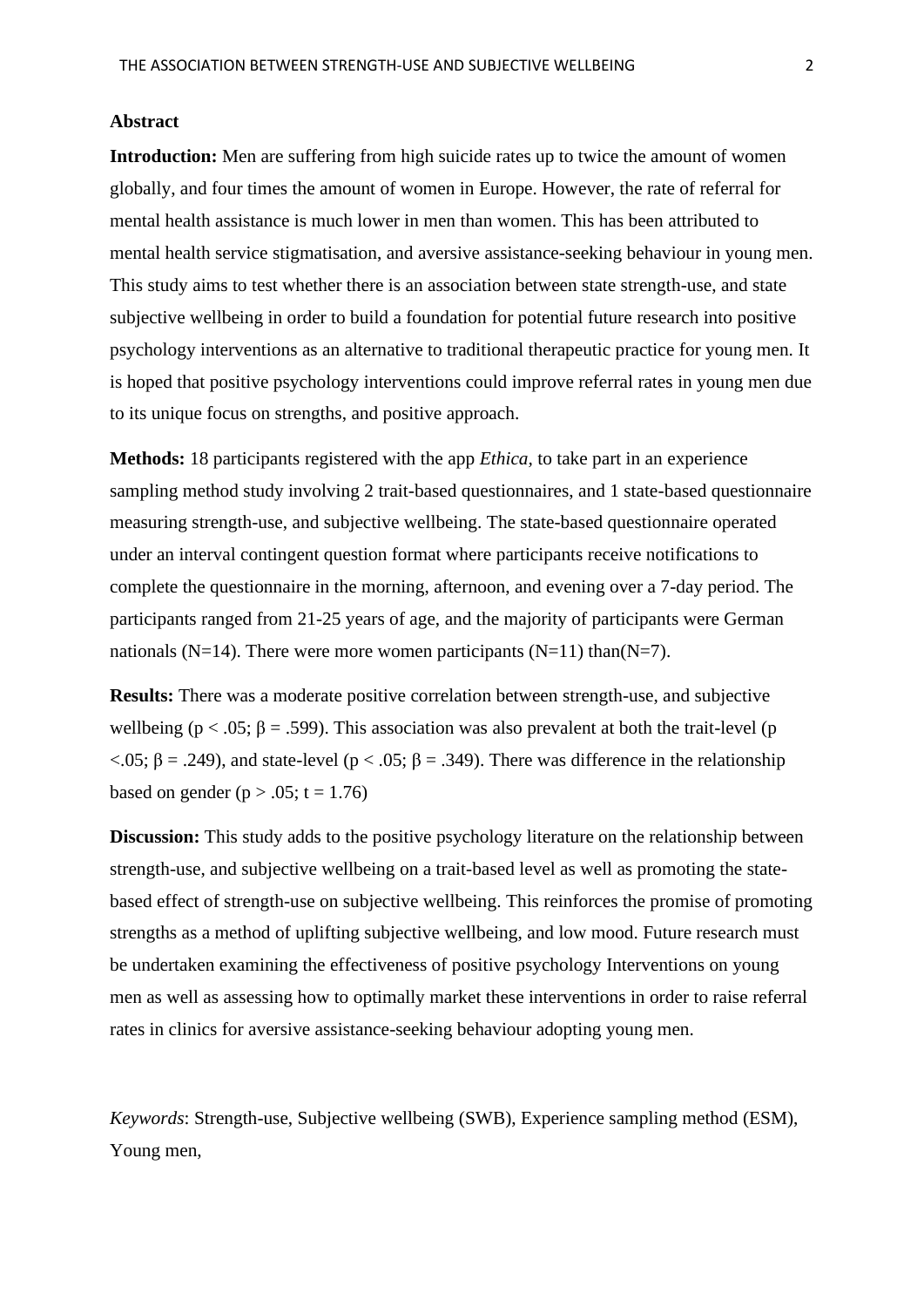## **Table of Contents**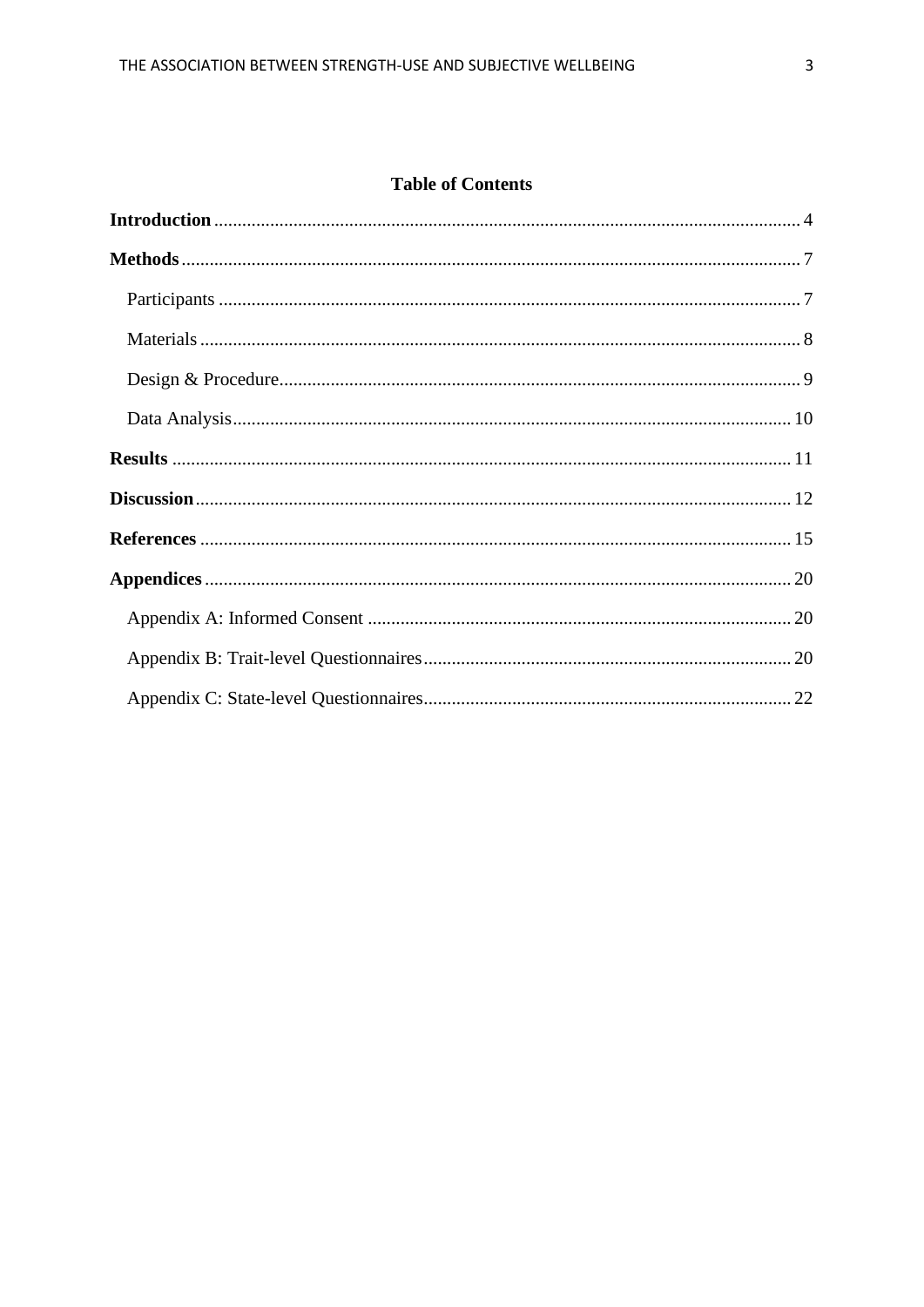#### **Introduction**

<span id="page-3-0"></span>It is an unfortunate reality that mental health concerns are a persistent, evergreen issue that impacts millions of people globally leading to a plethora of negative outcomes such as unhappiness, relationship difficulties, substance abuse, increased disease susceptibility, academic and occupational difficulties, and suicide (Mayo Clinic, n.d.). According to data from the *Global Burden of Disease* study conducted by the *Institute for Health Metrics and Evaluation* (Ritchie & Roser, 2018), over 10% of people worldwide are suffering with a mental health disorder such as depression or anxiety.

Although, the data shows that women are more likely in general to suffer from a mental health disorder, the *World Health Organisation (WHO, 2018)* conveyed data that showed that men are almost twice as likely universally to commit suicide than their women counterparts. If you narrow this scope down to Europe, men commit suicide at almost 4 times the rate of women annually.

This alarming disparity between mental health disorder symptoms and the prevalence of negative mental health outcomes between men and women is further exemplified in the third-level education system. Women students have a significantly higher chance of being depressed (Sun, Zhou, Niu, You, & Tang, 2017). Women students have also been shown to have higher negative affect, lower positive affect, and lower self-efficacy than men students (Sivis-Cetinkaya, 2013). Despite this, young men attending university are significantly more likely to commit suicide (ONS, 2017). Literature would imply that even in the third-level education system, women are suffering with more mental health issues in general, but men are much more likely to suffer a deadly mental health outcome.

Literature has explored the antecedents of this disparity somewhat. One of the most common factors that explains this difference between prevalence of mental health disorder and prevalence of mental health outcomes is that men generally find it difficult to seek help (Abotsie, Kingerlee, Fisk, Watts, Cooke, Woodley, Collins, & Teague, 2020; Affleck, Carmichael, & Whitley, 2018; Calear, Banfield, Batterham, Morse, Forbes, Carron-Arthur, & Fisk, 2017; Lynch, Long, & Moorhead, 2016). One explanation for this low assistanceseeking behaviour in men is that they perceive that there is a stigma around seeking out the aid of mental health services (Clement, et.al., 2015; Pirkis, Spittal, Keogh, Mousaferiadis, & Currier, 2016), and that they would be viewed as unmanly for attending any kind of therapeutic intervention (Affleck, Carmichael, & Whitley, 2018). A study by Conley, Shapiro,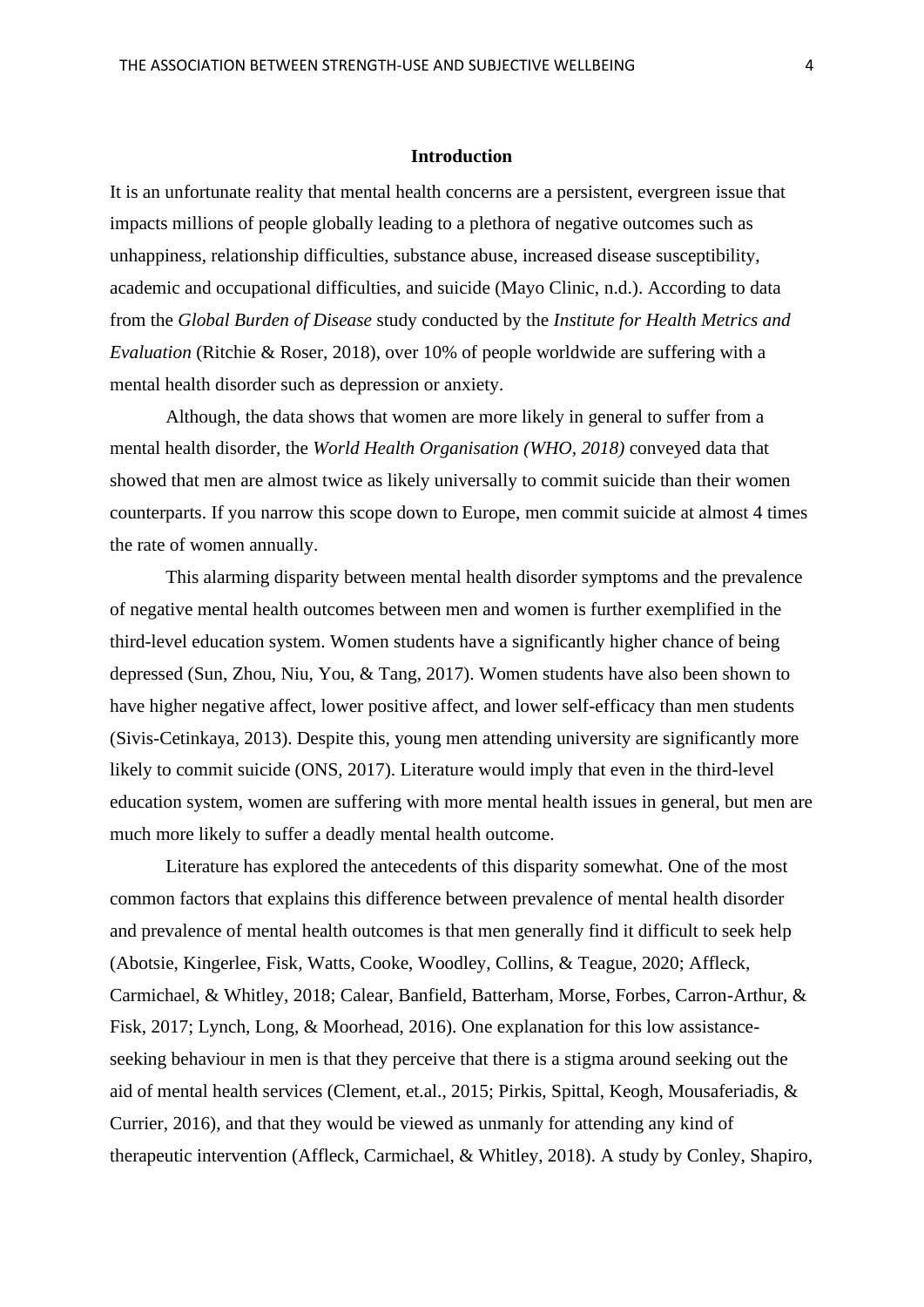and Huguenel (2020) examined the behaviour of students throughout their time in college in terms of their mental health. They found that men exhibit avoidant emotional coping throughout their college time when suffering from a mental health disorder and generally have much worse friend support than women students. Only 13% of men with an issue with their mental health aged 16-24 reached out for mental health assistance compared to 31% women in that age group.

In conclusion, young men have poorer mental health outcomes than women (Abotsie, Kingerlee, Fisk, Watts, Cooke, Woodley, Collins, & Teague, 2020) but are at odds with the mental health sector due to the stigmatization of mental health services by themselves, their peers, and their environment. This stigmatisation leads to avoidant coping behaviour in men which subsequently may lead to their general avoidance of mental health services.

As such, Alternative options as opposed to more classical therapeutic approaches may be key in improving the low referral rates of men with a mental health issue and may even provide more positive results in this current struggle with men's mental health.

Positive psychology interventions could potentially act as this alternative. Positive psychology aims to focus on the identification and promotion of an individual's core strengths as a method of increasing positive affect and decreasing negative affect rather than focusing solely on diagnoses and the ailment of the client (Seligman, & Csikszentmihalyi, 2000). It is an approach that has gained incredible traction throughout the  $21<sup>st</sup>$  Century and continues to grow in popularity.

A comprehensive meta-analyses of positive psychology intervention (PPI) effectiveness conducted by Carr et. al, (2020) assessed 347 studies using PPIs with a total of approximately 72,000 participants. The findings showed that PPIs have a medium positive effect on an individual's quality of life, wellbeing, and their ability to use their strengths. It was also shown that PPIs have a medium negative effect on anxiety, depression, and stress. Several other meta-analyses of PPI's have been conducted that further support this data. These meta-analyses have also assessed several aspects of PPIs such as single PPI meta-analyses (Bolier et al., 2013; Sin & Lyubomirsky, 2009) and multi-PPI studies with 3 or more PPIs (Hendriks et al., 2020); non-clinical PPI effectiveness (Bolier et al., 2013; Sin & Lyubomirsky, 2009) and clinical PPI effectiveness (Chakhssi et al., 2018), and meta-analyses of studies that were tested on western and non-western populations (Hendriks et al., 2018). For all aforementioned meta-analyses, positive outcomes for mental health were shown to be sustained after follow-ups between 3-7 months after the initial testing period. There is a clear enthusiasm around the potential assets of PPIs in the literature,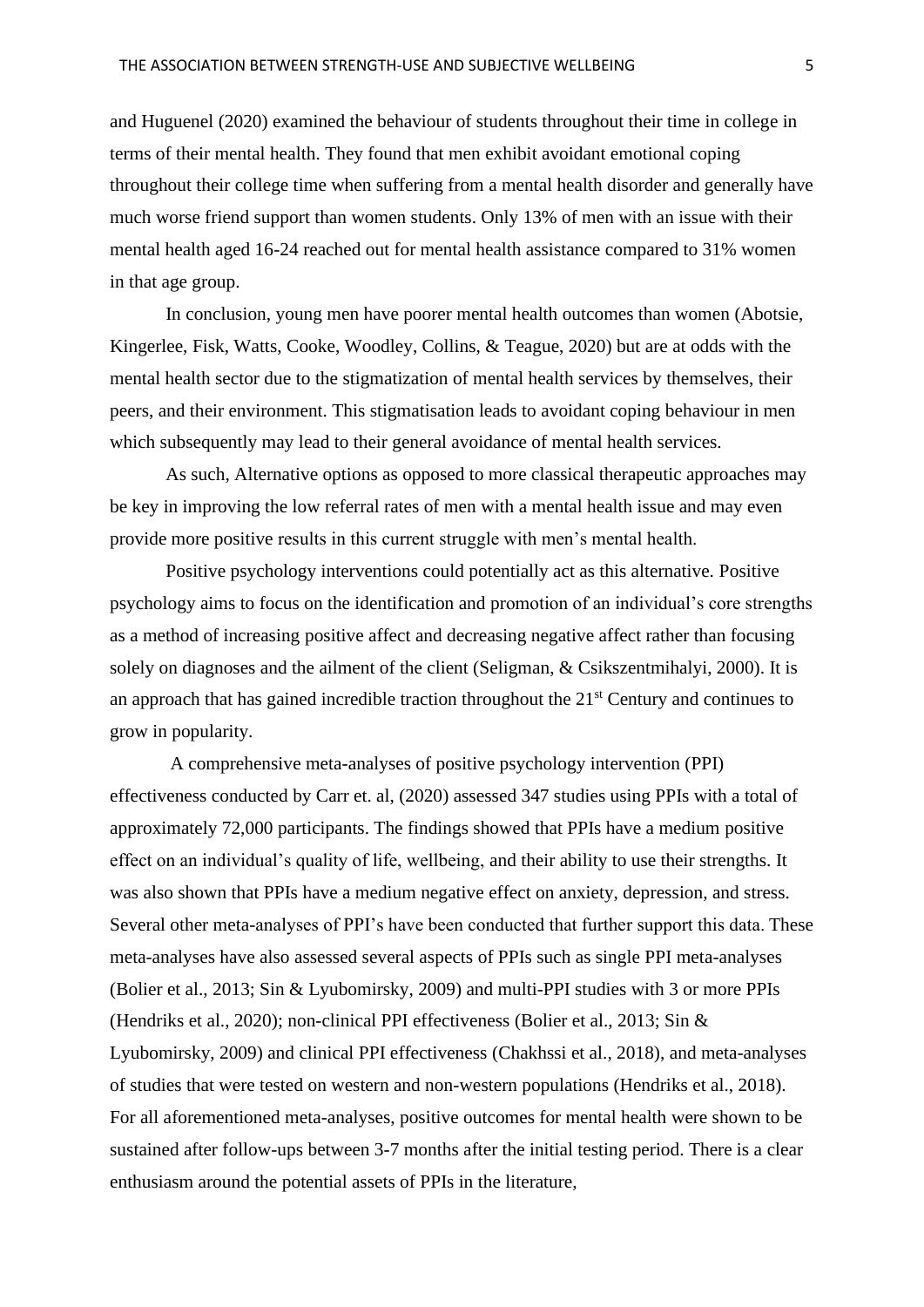A specific PPI is the strength-use approach (SUA), which has been shown to carry a multitude of positive effects (Peterson & Seligman,2004) SUA can lead to self-acceptance, competence, reverence for life, mastery, mental health, material sufficiency and work satisfaction. A study by Wood et.al. (2011) showed that using one's strengths can reduce stress, heighten self-esteem, and increase positive affect. In other words, strength use appears to be an important predictor of subjective well-being, the specific conceptualization of wellbeing in the current study.

Subjective wellbeing (SWB) is a form of well-being based on the individual's perception of their life (Diener, & Lucas, 1999). Diener, and Lucas (1999) describe SWB as "both cognitive judgements of one's life satisfaction in addition to affective evaluations of mood and emotions". SWB is commonly synonymised with happiness (De Neve, Diener, Tay, & Xuereb, 2013; Jach, Sun, Loton, Chin, & Waters, 2017; Sevis-Cetinkaya, 2013); a trait often associated with good mental health (Layous, Sheldon, & Lyubomirsky, 2015). High SWB generally helps you function better as well as possessing objective benefits for one's health, organisational behaviour, and social behaviour (De Neve, Diener, Tay, & Xuereb, 2013). SWB has also been shown to positively impact academic achievement and attainment (Click, Huang, & Kline, 2017) which is a common factor that effects the wellbeing of university students (Bücker et.al, 2018).

One of the key factors that improves the likelihood of help-seeking behaviour is past positive experience with mental health services (Gulliver, Griffiths, & Christensen, 2010). Strength-use could provide this early positive experience for clients that will give them more confidence to engage further with the mental health sector. PPIs are after all, commonly viewed as a complement to traditional therapeutic interventions (Seligman, & Csikszentmihalyi, 2000), therefore, this introductory use of PPI could be key in bridging the gap in help-seeking behaviour that is inhibiting young men with mental health disorders. There is a myriad of literature documenting the relationship between SUA, and SWB and the vast majority support SUA having a significant positive effect on SWB (Jach, Sun, Loton, Chin, & Waters, 2017; Koydemir, & Sun-Selışık, 2016; Proctor, Maltby, & Linley, 2010; Zhang, & Chen, 2018). PPIs such as SUA are inherently designed to improve wellbeing (Schueller, et.al, 2014) which can have a positive knock-on effect on the recurrence and longevity of mental health disorder symptoms and psychopathology (Lamers et.al, 2012).

However, not a lot of research has been done on the day-to-day relationship between these two variables. Wood et.al (2011) performed a longitudinal study involving a 3-6-month follow-up period to test the strength-use-SWB relationship and found that strength-use was an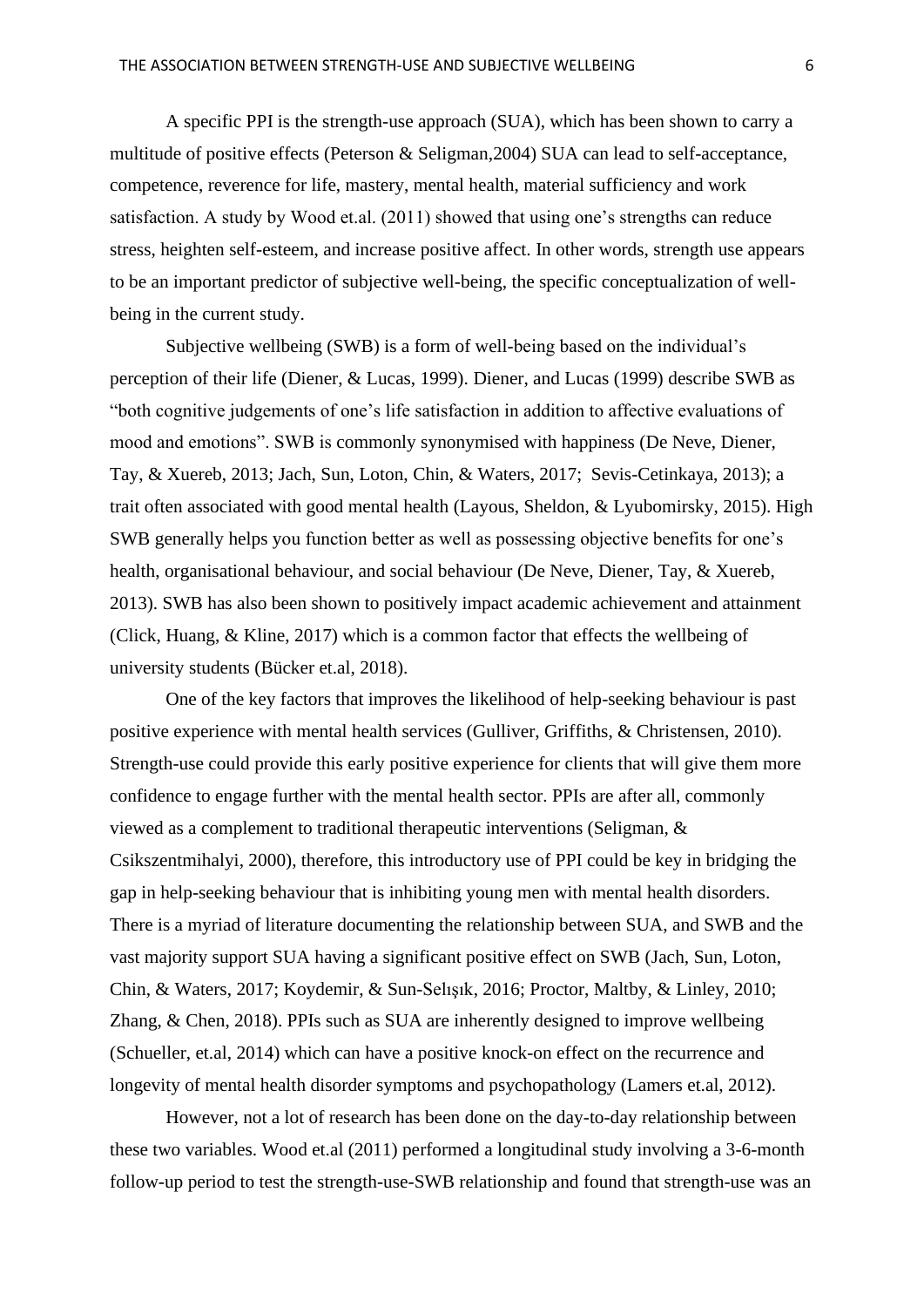important longitudinal predictor of SWB. Bakker, Hetland, Olsen, and Elsevik (2018) performed a longitudinal study involving 87 Norwegian naval cadets of which approximately 80% were Men. Their study tested the relationship between daily strength-use and positive affect and work engagement across 30 days. They found that strength-use positively correlated with both of those variables. Positive affect, and work engagement are both established indicators of SWB (Bakker, & Oerlemans, 2011), which may provide an insight into the potential effect between strength-use and SWB in this study. An experience sampling study approach will help to test whether strength-use consistently correlates with SWB, how different the correlations will vary between participants, how this relationship evolves over time, and give an insight into whether SUA as a PPI alternative to traditional therapies can be useful for young men in need of mental health assistance and therefore worth researching further in the field of Positive Psychology.

The aim of this study is to assess the relationship between Strength use and SWB in order to build the argument for PPIs such as SUA to be promoted and tested as an alternative therapy for young men to counteract the factors inhibiting them from accessing mental healthcare facilities. The hope is that PPIs' focus on building the qualities, strengths, and core traits of an individual up rather than honing in on the negative, potentially embarrassing, and personal factors of their issues may assist young men in engaging with mental health services. In this study, it is believed that strength-use will have a consistent positive effect on SWB across the entire testing period; wherein lower strength-use scores will equate to lower SWB scores on any given day. This data will then hopefully provide a foundation for future research regarding PPIs aimed at young men.

#### **Methods**

## <span id="page-6-1"></span><span id="page-6-0"></span>**Participants**

The sample of this study consisted of 31 participants. Of these 31, 18 provided data that was valid for analysis in this study. All participants were aged between 21-25 years of age. 11 participants were women and 7 were men. The majority of participants were German nationals (N=14). The remainder were Dutch, American, Bulgarian, and Israeli respectively. The participants were all either currently enrolled in a third-level institution  $(N=13)$  or were enrolled in one within the last 12 months prior to data collection  $(N=5)$ . A small portion of the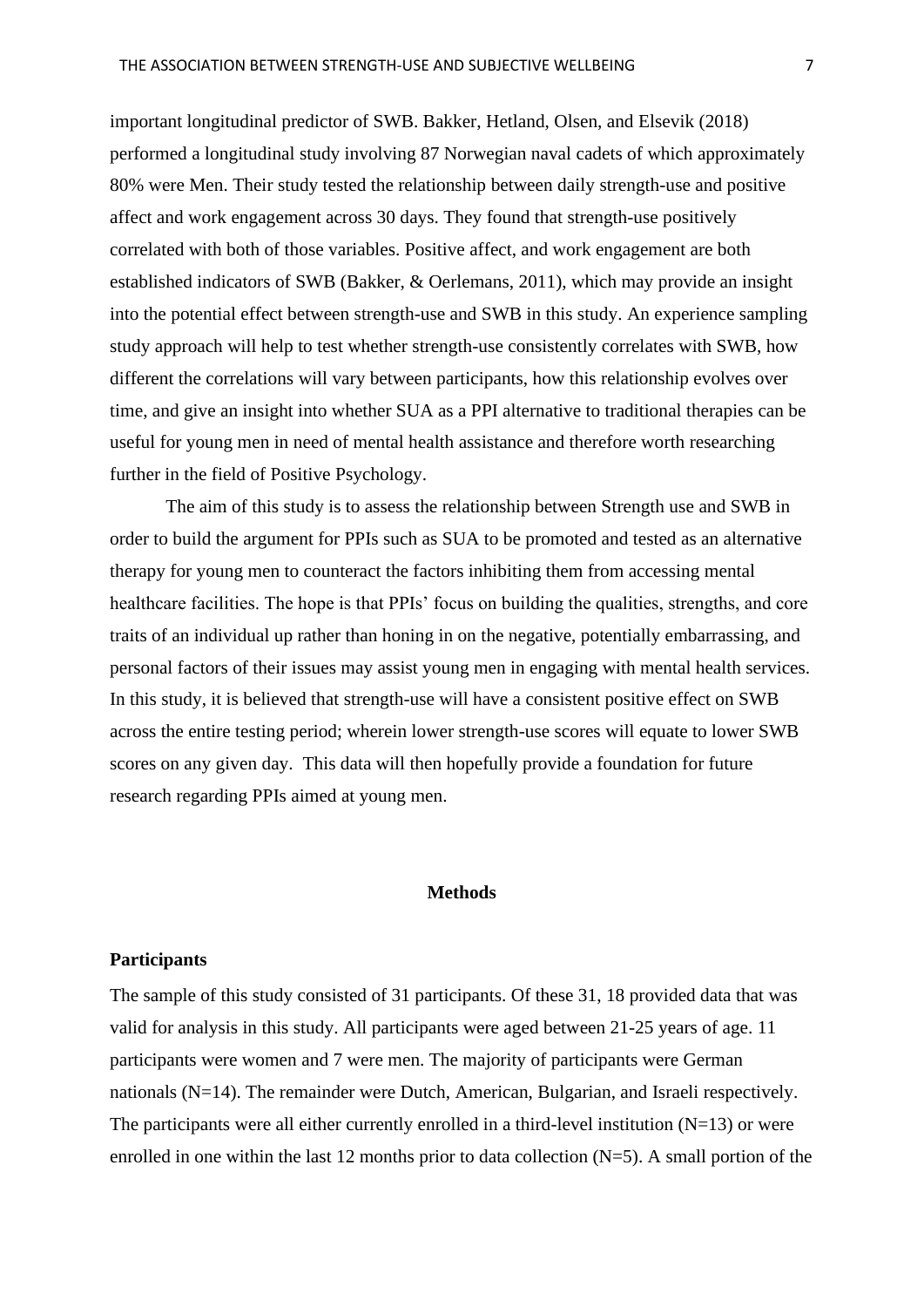participants have had a previous history with mental health services (N=6). All participants were procured by means of convenience sampling either in face-to-face encounters or through contact on the social media application WhatsApp. No form of reward or compensation was administered to any of the participants for taking part in the study.

#### <span id="page-7-0"></span>**Materials**

The data for this study was collected using an experience sampling method (ESM). This involved using the application *Ethica.* In *Ethica*, you can design surveys and questionnaires that can be distributed directly to participants phones at set times allowing for streamlined ESM sampling to occur. Within *Ethica*, 2 questionnaires were designed to measure state level strength-use and subjective wellbeing. Also, 2 questionnaires to measure trait level strengthuse and subjective wellbeing were also designed using *Ethica*. The informed consent (Appendix) and demographic questions as well as a question regarding whether the participant had ever sought assistance from a mental health service were also designed in *Ethica.* Accessing this application required a phone supported by Android or IoS and a valid e-mail address in order to participate.

The Oxford Happiness Questionnaire (OHQ) (Hills & Argyle, 2002) was used to measure trait-level SWB. It is a 6-point-likert scale questionnaire wherein  $1 =$  "strongly" disagree", and  $6 =$  "strongly agree". It contains 29 items including, "I don't feel particularly pleased with the way I am" and, "I am well satisfied about everything in my life". It is geared towards undergraduates of any age range. The questionnaire is scored by getting a total score and the higher the score, the happier or higher in SWB the participant is on a scale of 29-174.

According to research by Bekhet, Zauszniewski, and Nakhla (2008) on the reliability, and validity of OHQ, it showed a very satisfactory cronbach's alpha ( $\alpha$  = .91) suggesting very high internal consistency as well as high construct validity with multiple other measures used to assess happiness, and SWB.

In order to measure state level subjective wellbeing, Abdel-Khalek's (2006) single item happiness scale was used. The single item was measured on an 11-point likert scale ranging from 0-10. The single question asked is "Do you feel happy in general?" which was modified in this study to be "Do you feel happy at the moment?" in order to better fit the experience sampling method. In Abdel Khalek's (2006) study assessing this single item scale, it was shown to have strong concurrent validity with multiple longer form measurements of subjective wellbeing. The scale was also shown to have strong divergent validity with scales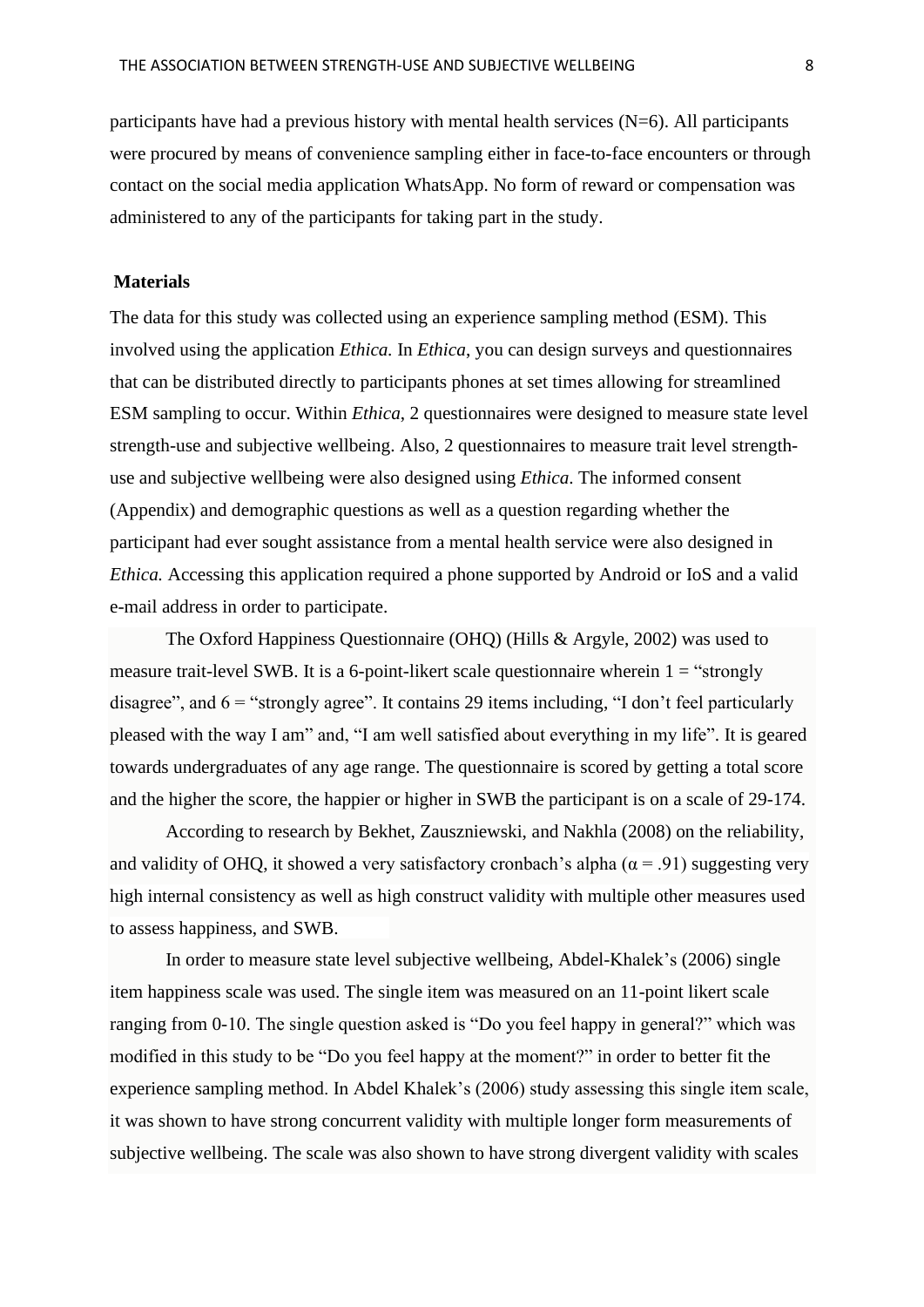measuring opposing concepts such as anxiety and convergent validity with scales that measured similar concepts such as hope.

For state-level strength-use, a reduced item version of Govindji and Linley's (2007) Strength-use Scale (SUS) was utilised. The two items with the highest factor loadings in Govindji and Linley's (2007) study were chosen. An example item from this questionnaire was "I am regularly able to do what I do best". Similar to Abdel-Khalek's (2006) single-item happiness scale, all items had to be re-formulated to be more suitable for experience sampling. Therefore, the new formulation was now "I am able to do what I do best at the moment". This scale showed good internal consistency and the presence of a one-factor structure. The SUS is measured on a 7-point likert scale ranging from 1 (Strongly Disagree) and 7 (Strongly Agree). This scale has been shown to predict changes in wellbeing over time due to its strong predictive validity (Wood, Linley, Maltby, Kashdan, & Hurling, 2011). The complete 7-item scale was used to measure trait strength-use in this study.

#### <span id="page-8-0"></span>**Design & Procedure**

This study consisted of a longitudinal within-subjects design that aimed to test daily strengthuse and subjective wellbeing by administering a Strength-use and Subjective wellbeing questionnaire thrice daily for one week using *Ethica.* This form of data collection is called an experience sampling method (ESM). ESM as stated by Larson, and Csikszentmihalyi (2014), "is a research procedure for studying what people do, feel, and think during their daily lives, it consists in asking individuals to provide systematic self-reports at random occasions…create an archival file of daily experience". The study operated around an interval contingent question format wherein, participants would be prompted to answer questions in the morning, afternoon, and evening for a set period of time (Conner and Lehman, 2007).

Once the study was approved by the Ethics Committee BMS of the University of Twente, participants received an email the day before starting the study asking to register for said study. This involved downloading a mobile application version of Ethica aimed at participants. Participants also had to provide consent for their participation during the registration process as well as provide demographic information such as their age, gender, and nationality.

On the first day of the study, the two trait level questionnaires were administered to gauge the participant's baseline measurement on the main concepts of strength-use and subjective wellbeing. This was the only point at which these questionnaires were administered. Afterwards, the first set of daily questionnaires were answered. A notification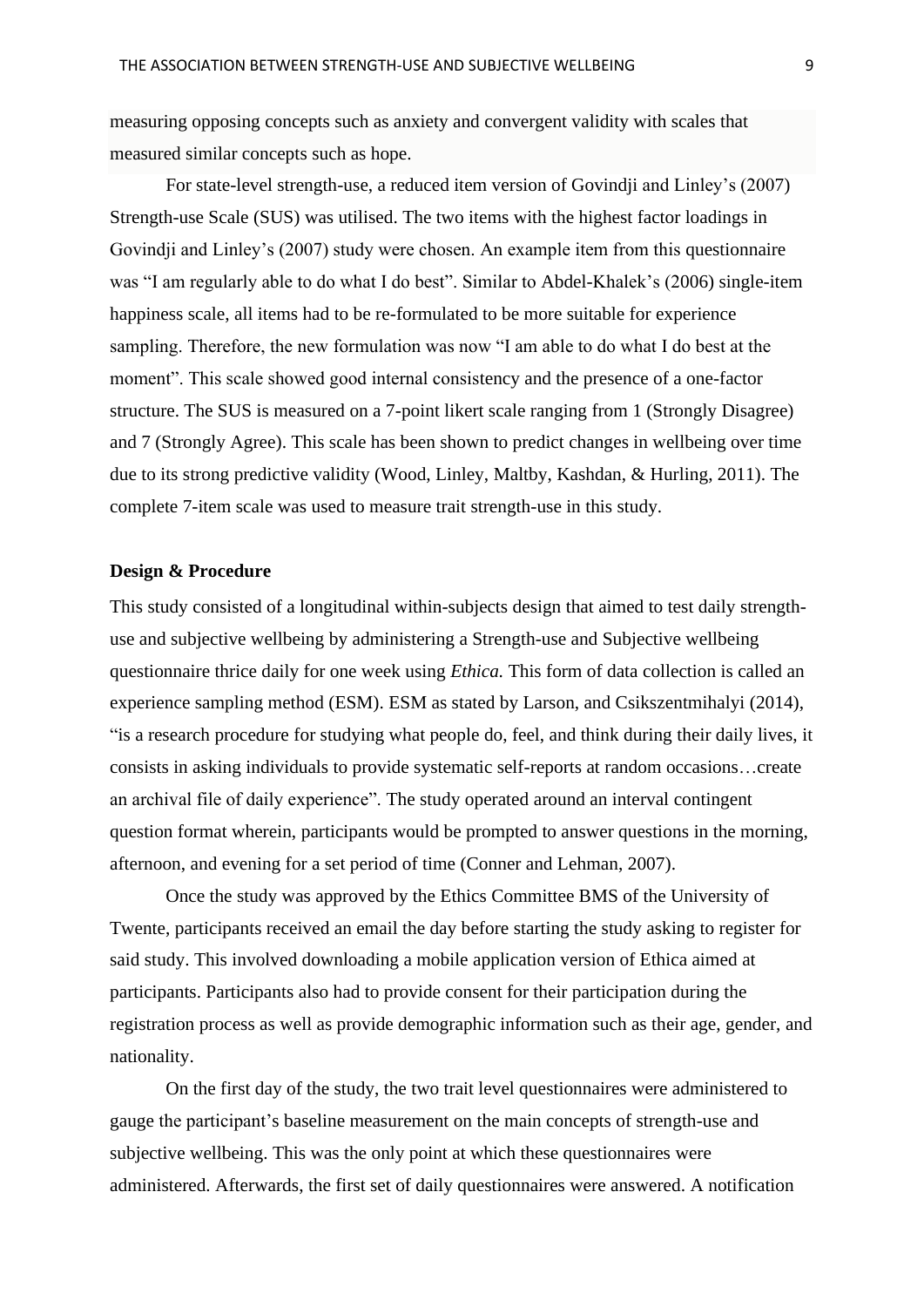would be sent to the participant's at different points in the day informing them that it was time to fill out the daily questionnaire. These notifications would be triggered at three points in the day; the morning  $(10:00 - 11:00)$ , the afternoon  $(16:00 - 17:00)$ , and the evening  $(22:00 -$ 23:00) in keeping with the interval contingent format opted for in this study. The notifications for each timeslot were triggered multiple times over the hour-long period and if the questionnaire had not been answered within the allotted time, the questionnaire would be unable to be completed and marked down as missing data. This process was then repeated for the next week at which point the data collection period would then be completed.

#### <span id="page-9-0"></span>**Data Analysis**

The data from Ethica was imported to IBM SPSS Statistics 25 for statistical analysis. Unnecessary variables such as incomplete and missing data were removed.

In order to analyse the data, a linear mixed model (LMM) was utilised to account for the nested structure of the experience sampling data (Magezi, 2015). The fact that there were repeated measurements needed to be indicated in SPSS so as to allow estimated marginal (EM) means to be displayed for the measurement points and participants. The covariance type used for the LMMs was the repeated covariance type of first-order autoregressive AR(1) due to its assumption that there is a within-person correlation present as well as a strong correlation between close proximity measurements.

Furthermore, to analyse the relationship between state strength-use and subjective wellbeing, a total strength-use score was calculated on each measurement point for each participant. The two items used from the strength use scale (Govindji, & Linley, 2007) were summed and transformed into a new variable titled "state strength use". The scales of the strength-use state level (2-14), and the single item happiness questionnaire (0-10) were compared in a standardised and non-standardised form.

Firstly, an analysis of the association between strength-use, and SWB in general was made by exploring the fixed effect estimates of the two variables. Strength-use was the independent variable, and SWB was the dependent variable. Afterwards, it was explored through significance testing, whether the relationship between the variables carried a higher between-subjects effect or within-subjects effect. The findings here would elucidate whether SWB fluctuated more based on trait-level strength-use or state-level strength-use.

The scores of the participants were then standardized in order to get an even more accurate comparison of the data as the z-scores allows you to measure all the data on the same scale, that being standard-deviations from the mean (Colan, 2013). The same significance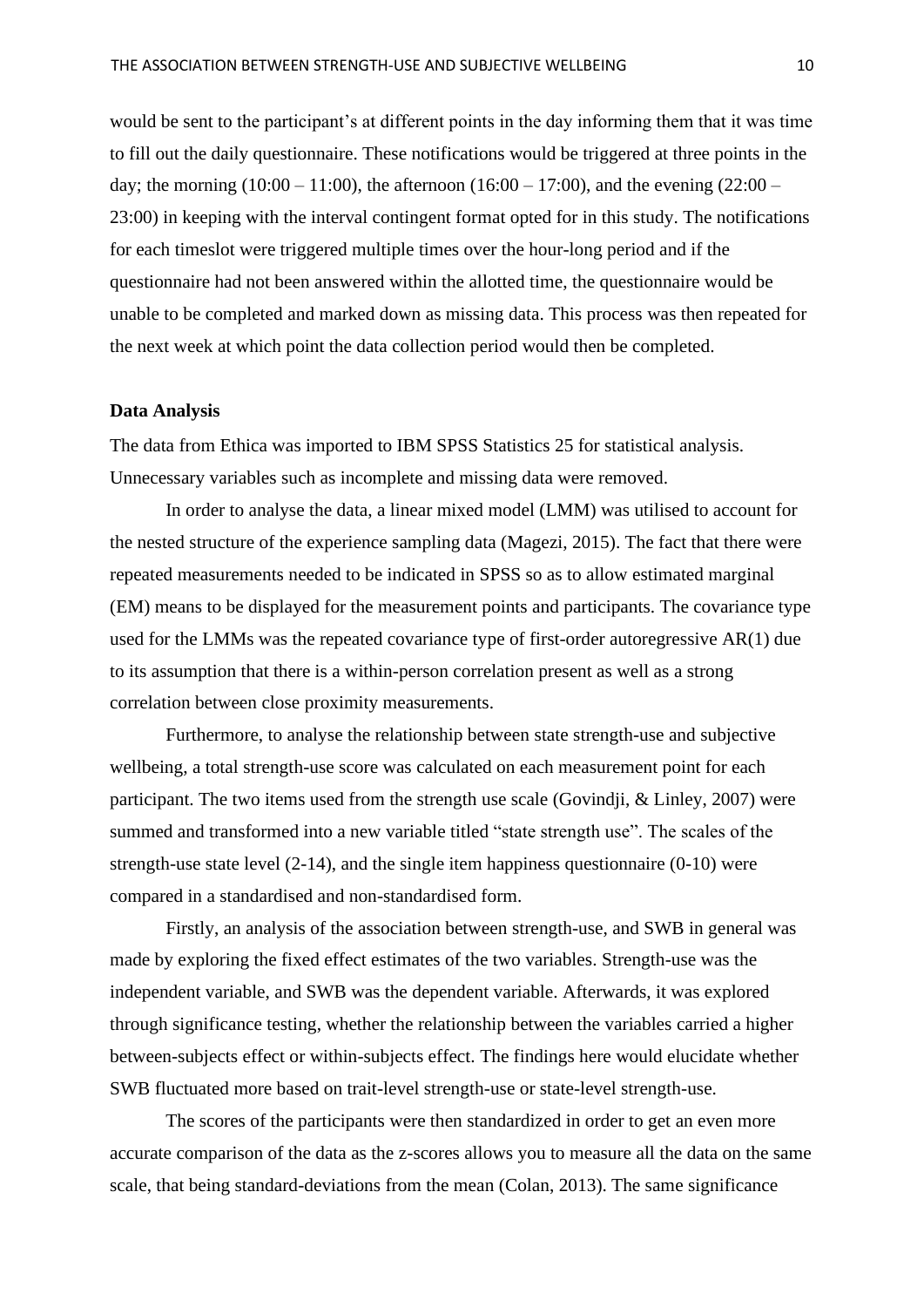testing was conducted again. Lastly, gender was explored by creating a dummy variable accounting for participant gender and exploring that through a signifigance test to see if it had any influence on the variable association whatsoever.

All results were represented either using charts on Microsoft Excel software or representations from the output of the SPSS dataset.

#### **Results**

<span id="page-10-0"></span>To test whether there was a significant association between strength-use, and SWB, estimates of fixed effects was calculated (see table 1). The results conveyed that wellbeing was associated with strength-use significantly, and strongly ( $\beta$  = .599, p < .05).

**Table 1.** *Estimates of fixed effects strength-use on subjective wellbeing as dependent variable*

| Effect             | Estimate | SE   | 95% CI |       | р    |
|--------------------|----------|------|--------|-------|------|
|                    |          |      | LL     | UL    |      |
| Intercept          | 4.077    | .346 | .041   | 3.395 | .000 |
| State Strength-Use | .599     | .068 | .042   | .466  | .000 |

The relationship between strength-use, and SWB was also assessed with the data standardised into z-scores. Standardisation showed a correlation between the two variables at the trait, and state-level that was significant, and moderately positive ( $\beta$  = .249, p < .05); ( $\beta$  = .339, p < .05).

**Table 2.** *Estimates of fixed effects standardised strength-use between-subjects, and withinsubjects on standardised subjective wellbeing as dependent variable*

| Effect        | Estimate | SE   | 95% CI  |      | D    |
|---------------|----------|------|---------|------|------|
|               |          |      | LL      | UL   |      |
| Fixed effects |          |      |         |      |      |
| Intercept     | $-.022$  | .084 | $-.191$ | .147 | .797 |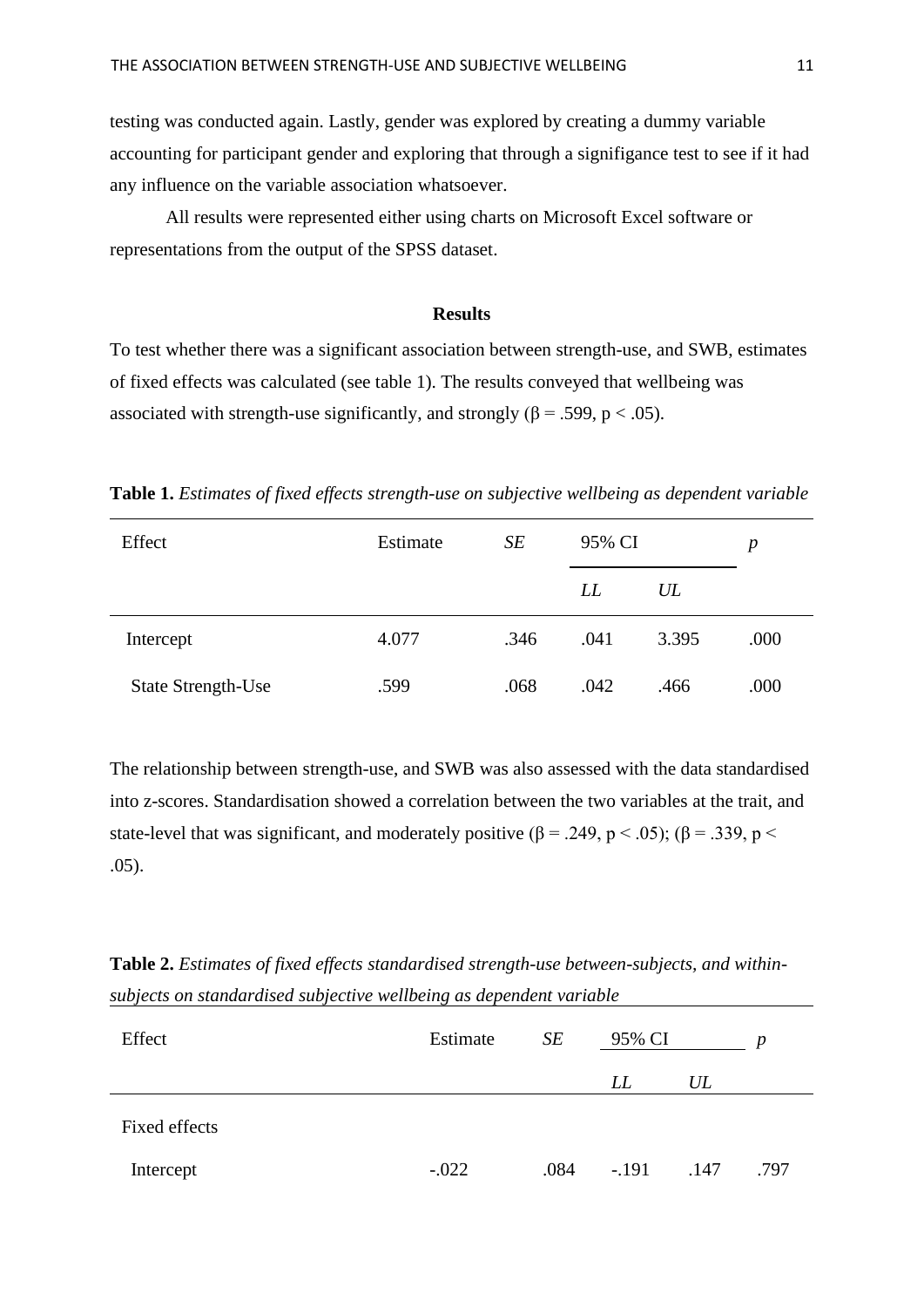| ZStateStrengthUse-State | .249 | .084 | .080 | .418 | .005 |
|-------------------------|------|------|------|------|------|
| ZStateStrengthUse-Trait | .339 | .040 | .260 | .419 | .000 |

A dummy variable was created to separate the data by gender. A moderation test was conducted using another estimate of fixed effects test to see if gender had any influence on the relationship between strength-use, and SWB. Judging by the table below, gender had an insignificant interaction on the relationship between strength-use, and SWB ( $p > .05$ ;  $t = 1.76$ )

**Table 3.** *Estimates of fixed effects strength-use, and gender on subjective wellbeing as dependent variable*

| Effect                    | Estimate | SE   | 95% CI  |       | $\boldsymbol{p}$ |
|---------------------------|----------|------|---------|-------|------------------|
|                           |          |      | LL      | UL    |                  |
| <b>Fixed effects</b>      |          |      |         |       |                  |
| Intercept                 | 3.155    | .595 | 1.985   | 4.325 | .000             |
| <b>State Strength-Use</b> | .703     | .110 | .486    | .920  | .000             |
| Gender                    | 1.286    | .730 | $-.150$ | 2.721 | .079             |

#### **Discussion**

<span id="page-11-0"></span>The aim of this study was to assess the relationship between strength-use, and SWB in order to build a foundation for promoting PPI's for effected groups, particularly young men who struggle with seeking help from mental health services. The results of the study would indicate that the variables do correlate, which is supported by the literature as a whole (Proctor, Maltby, & Linley, 2010; Wood et. al., 2011). These studies were however, focused on the trait-based relationship between the variables, therefore implying that the more an individual utilises their strengths, the higher their SWB is likely to be. Whilst, this study also reinforced this finding, the main focus was to analyse the state-level relationship between strength-use, and SWB which has been much more rarely investigated in the literature. By utilising ESM as the data collection method, this unique relationship could be explored. The results showed a more or less equivalent relationship between the variables as was seen in the trait-based correlation. This illustrates that as one's ability to use their strengths fluctuates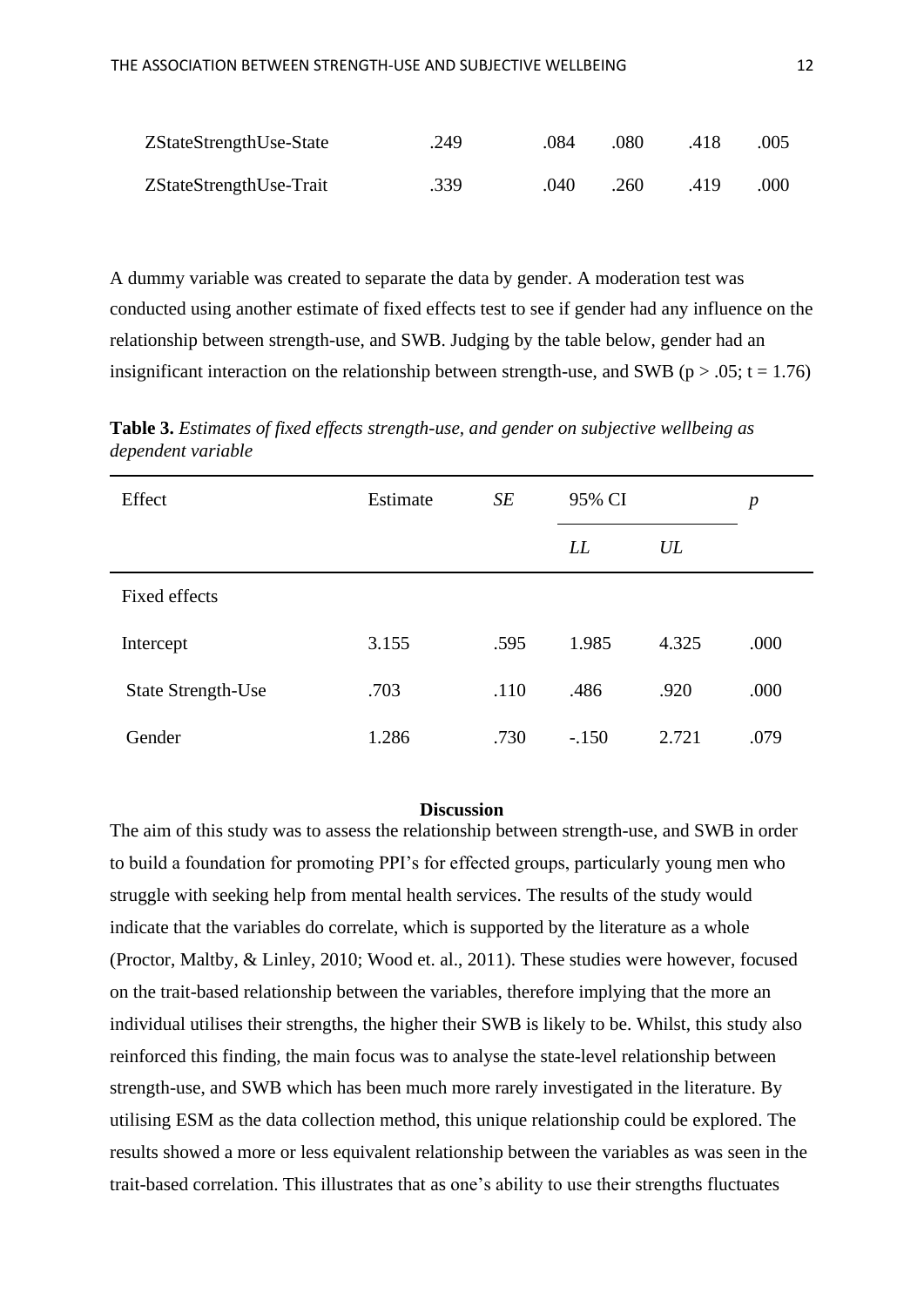throughout the day, their SWB will fluctuate accordingly. This indicates that strength-use potentially has a much broader influence on SWB throughout the day and could have a genuine impact on how you feel from day-to-day. Another component that was of importance to this study was the potency of this relationship for young men. Gender was analysed, and it was shown that there was no difference between genders in terms of the strength of the variable association. This doesn't appear to discount the effectiveness of strength-use on the SWB of Men but rather imply that it is potentially just as effective for women.

In the scope of this research, these results would indicate that there is some initial promise to investigating strength-use further in a clinical setting. These results suggest that a strength-use approach could benefit the moods of prospective clients in mental health services regardless of gender. Other research has explored PPI effectiveness on SWB and the results have been promising (Sin & Lyubomirsky, 2009; Carr, Cullen, Keeney, Canning, Mooney, Chinseallaigh, & O'Dowd, 2020). This study can only offer an estimation of PPI's effectiveness, but the results are valid enough for further exploration into a subject whose lack of clinical research has been a concern (Chakhssi et al., 2018).

The hope for this research is that it can add to a growing base of research in the field of positive psychology that can promote future clinical trials of PPI's for combatting low SWB, and low mood. These results further reinforce the potential importance of strength-use in approaching these issues in a clinical setting. Considering that it is not a traditional form of therapy in the same vein as cognitive behavioural therapy or psychotherapy, PPI's may be able to draw higher referral rates in young men who are so dearly struggling with assistanceseeking behaviour and are stigmatised away from the aid of mental health services. It may be worthwhile to adjust the therapy approach for these individuals to focus on PPI's.

Of course, the only way to test if PPI's are effective and that they can raise men's referral rates in mental health services is to research them clinically. This is outside the remit of this research, but it would be highly recommended that further research into the clinical efficacy of PPI's on young men be explored. An important additional research alongside this would be to explore further why men struggle to seek assistance with mental health services and what would encourage them to engage with mental health services. This information could help market PPI's targeted at these at-risk men which could boost referral rates.

This study was limited in its scope in terms that it could only really examine the relationship between strength-use, and SWB. A number of features of the research could be better optimised. Some of the participants were actively seeking or had previously sought mental health assistance in the past. This would mean that these participants would possess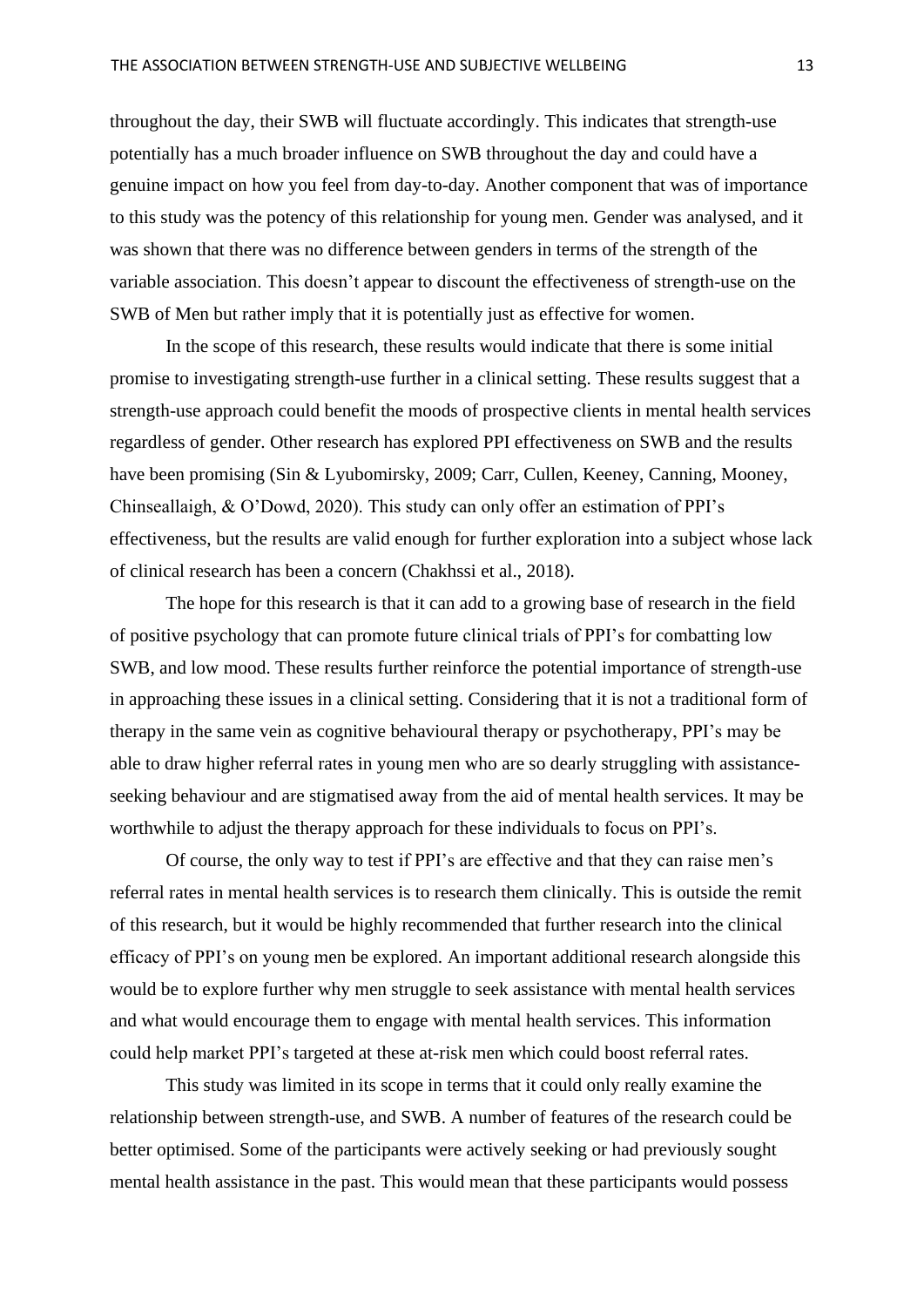some level of assistance-seeking behaviour which may have skewed the data in one direction or the other. This casts some doubt over stating from this data that young-Men with low assistance-seeking behaviour will definitely benefit from their strength-use being optimised. Focusing on researching this topic with a similar design but focusing on the addition of an assistance seeking variable would be a beneficial next step. Checking whether low assistanceseeking behaviour moderates or mediates the relationship between strength-use, and SWB would give some clarity as to how important PPI's may be for young men concerned about seeking mental health assistance.

This study also does not address a number of the other issues that are a factor in poor mental health. Further research could be undertaken to explore ESM driven analysis of variables such as depression, and anxiety which young men widely suffer with as well. If there is also a correlation present with these variables, and strength-use then that would add further credibility to the argument to clinically research PPIs. It is also relevant to mention that the mean scores for both strength-use, and SWB were generally above average for the majority of participants. This sample therefore represents the relationship between the variables when the participants possess good levels of strength-use generally. This means that when strength-use is good, so is SWB. However, there is no real data in this study to determine the interaction when strength-use is low, and whether SWB will generally be lower as a result. A broader sample that can allow for a higher likelihood of diverse scoring should remedy this. If it is the case that the lower the strength-use, the lower the SWB, then that would also be reason enough to explore PPI research as the potential influence of strength-use on SWB would be made even more broadly apparent.

<span id="page-13-0"></span>In summary, there is potential that improving strength-use, and focusing on PPIs could be an effective method of raising SWB. With further research into this relationship, PPIs could help to encourage men to engage with mental health services and be a potentially effective method of alleviating low mood, and low SWB in these men with the long-term goal of reducing the rampant suicide rate of men globally.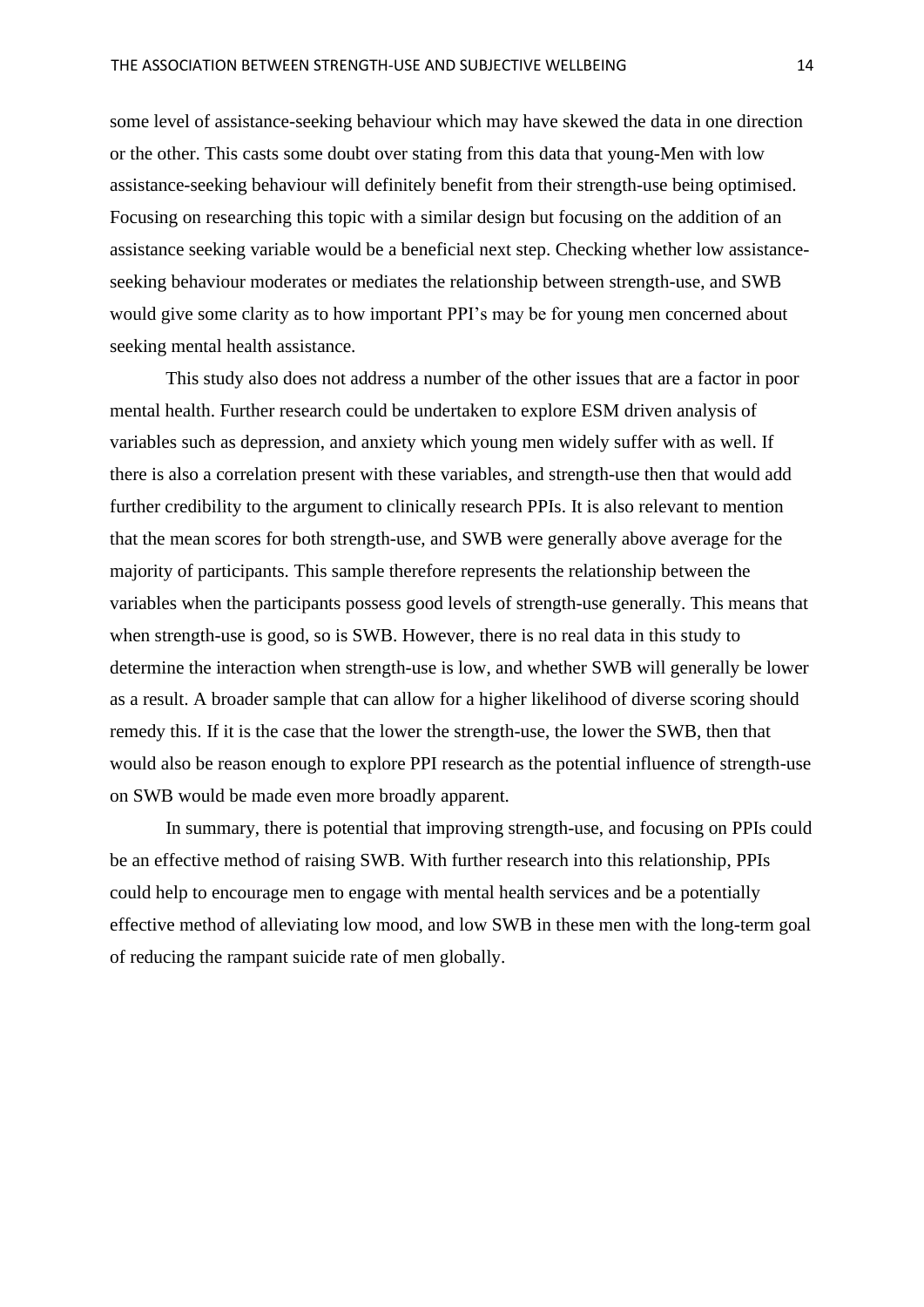#### **References**

- Abdel-Khalek, A. M. (2006). MEASURING HAPPINESS WITH A SINGLE-ITEM SCALE. Social Behavior and Personality: *An International Journal, 34(2),* 139– 150. doi:10.2224/sbp.2006.34.2.139
- Abotsie, G., Kingerlee, R., Fisk, A., Watts, S., Cooke, R., Woodley, L., Collins, D., & Teague, B. (2020). The men's wellbeing project: promoting the well-being and mental health of men. *Journal of Public Mental Health 19(2)* 179-189. doi:10.1108/JPMH-03-2020-0014
- Affleck, W., Carmichael, V., & Whitley, R. (2018). Men's mental health: Social determinants and implications for services. *The Canadian Journal of Psychiatry, 63*, 581–589.
- Bakker, A. B., Hetland, J., Olsen, O. K., & Espevik, R. (2018). Daily strengths use and employee well-being: The moderating role of personality. *Journal of Occupational and Organizational Psychology.* doi:10.1111/joop.12243
- Bakker, A. B., & Oerlemans, W. G. M. (2011). Subjective well-being in organizations. In K. S. Cameron & G. M. Spreitzer (Eds.), *The Oxford handbook of positive organizational scholarship* (pp. 178–189). New York, NY: Oxford University Press.
- Bekhet, A. K., Zauszniewski, J. A., & Nakhla, W. E. (2008). Happiness: Theoretical and Empirical Considerations. *Nursing Forum, 43*, 12-23. doi:10.1111/j.1744-6198.2008.00091.x
- Bolier, L., Haverman, M., Westerhof, G. J., Riper, H., Smit, F., & Bohlmeijer, E. (2013). Positive psychology interventions: A meta-analysis of randomized controlled studies. *BMC Public Health*, *13(1),* 119. doi:10.1186/1471-2458-13-119
- Bücker, S., Nuraydin, S., Simonsmeier, B. A., Schneider, M., & Luhmann, M. (2018). Subjective well-being and academic achievement: A meta-analysis. *Journal of Research in Personality, 74,* 83–94*.* doi:10.1016/j.jrp.2018.02.007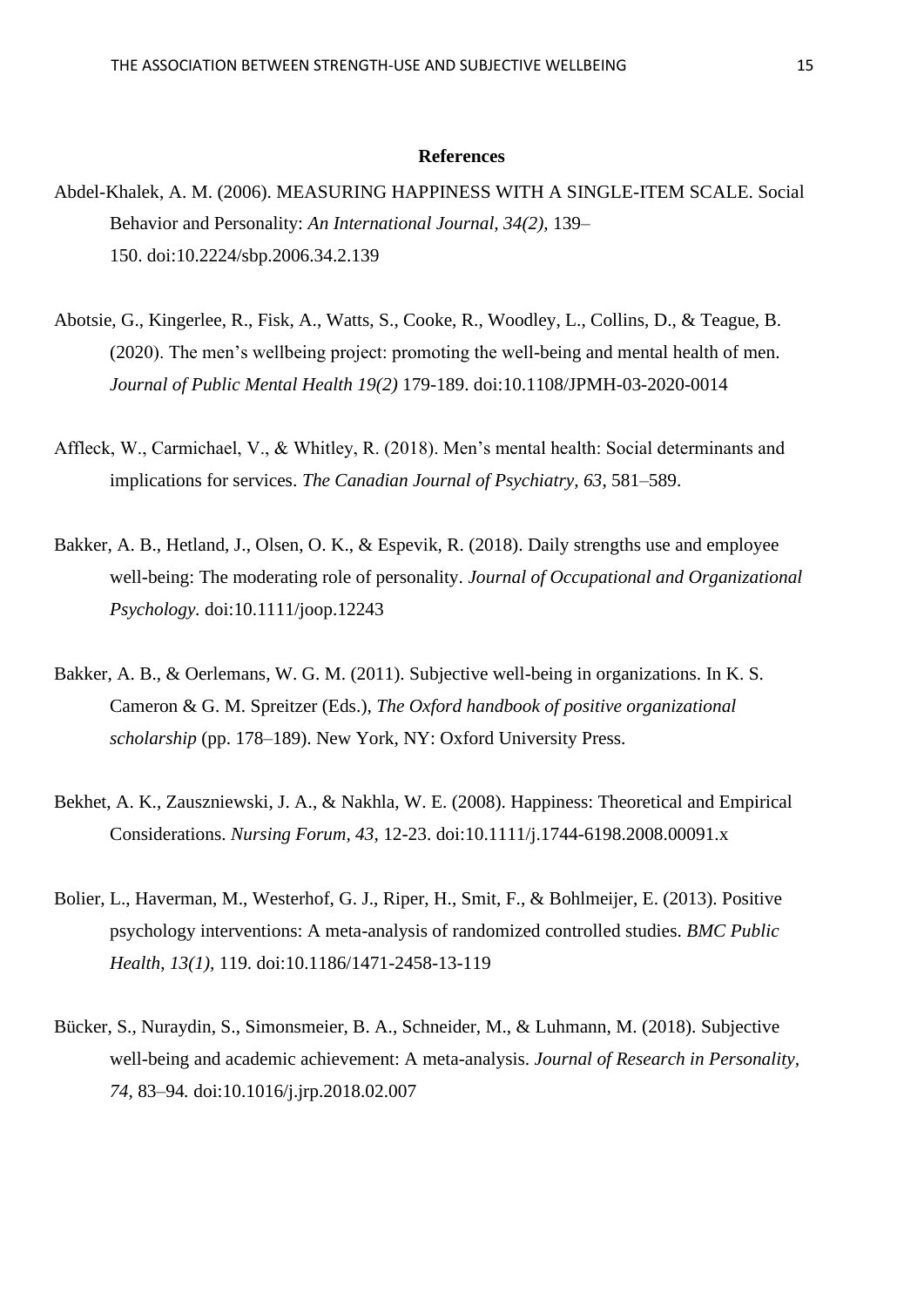- Calear, A. L., Banfield, M., Batterham, P. J., Morse, A. R., Forbes, O., Carron-Arthur, B., & Fisk, M. (2017). Silence is deadly: a cluster-randomised controlled trial of a mental health help-seeking intervention for young men*. BMC Public Health, 17(1).* doi:10.1186/s12889-017-4845-z
- Carr, A., Cullen, K., Keeney, C., Canning, C., Mooney, O., Chinseallaigh, E., & O'Dowd, A. (2020). Effectiveness of positive psychology interventions: a systematic review and metaanalysis. *The Journal of Positive Psychology,* 1–21*.* doi:10.1080/17439760.2020.1818807
- Chakhssi, F., Kraiss, J. T., Sommers-Spijkerman, M., & Bohlmeijer, E. T. (2018). The effect of positive psychology interventions on well-being and distress in clinical samples with psychiatric or somatic disorders: A systematic review and meta-analysis*. BMC Psychiatry, 18(1)*, 211. https://doi. org/10.1186/s12888-018-1739-2
- Clement, S., Schauman, O., Graham, T., Maggioni, F., Evans-Lacko, S., Bezborodovs, N., . . . Thornicroft, G. (2015). What is the impact of mental-health related stigma on helpseeking? A systematic review of quantitative and qualitative studies. *Psychological Medicine, 45,* 11-27.
- Click, K. A., Huang, L. V., & Kline, L. (2017). Harnessing inner strengths of at-risk university students: relationships between well-being, academic achievement and academic attainment. *Perspectives: Policy and Practice in Higher Education, 21(2-3),* 88–100. doi:10.1080/13603108.2016.1273260
- Colan, S. D. (2013). The why and how of Z scores. *J Am Soc Echocardiogr*. *26*:38-40. doi: 10.1016/j.echo.2012.11.005
- Conley, C. S., Shapiro, J. B., Huguenel, B. M., & Kirsch, A. C. (2018). Navigating the College Years. *Emerging Adulthood*, doi:10.1177/2167696818791603
- Conner, T. S., Lehman, B. (2007). "Getting Started: Launching a Study in Daily Life". *The Handbook of Research Methods for Studying Daily Life*.
- De Neve, J.-E., Diener, E., Tay, L., & Xuereb, C. (2013). The objective benefits of subjective wellbeing. In Helliwell, J., Layard, R., & Sachs, J., eds. *World Happiness Report 2013*. New York: UN Sustainable Development Solutions Network.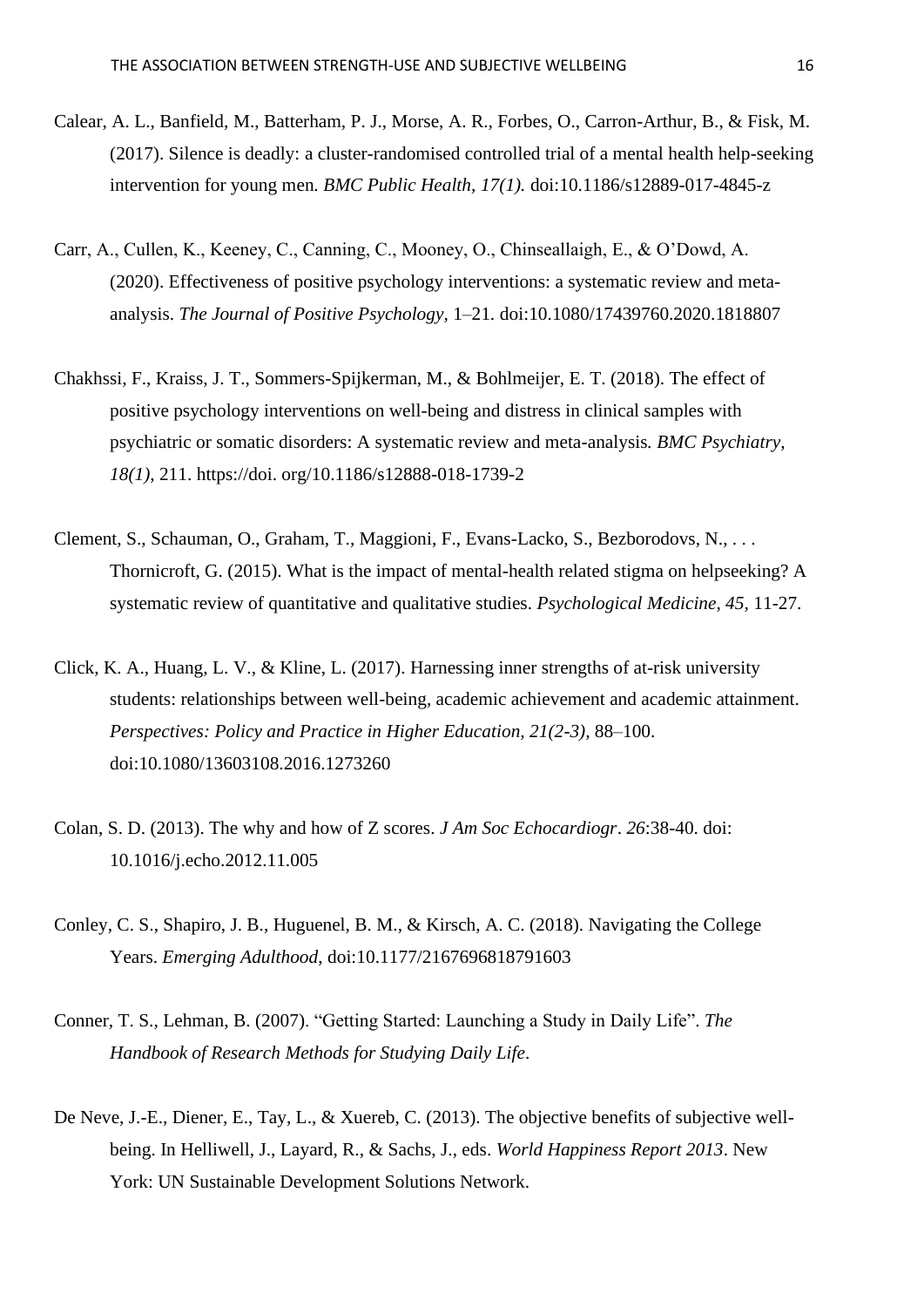- Diener, E., Lucas, R. R. (1999). Personality and subjective well-being. In E, Kahneman, & E, Diener, & N, Schwarz (Eds.), *Well-being: The foundations of hedonic psychology* (pp. 213-229). New York, NY: Russel Sage Foundation.
- Govindii, R., and Linley, P. A. (2007). Strengths use, self-concordance and wellbeing: implications for strengths coaching and coaching psychologists. *Int. Coach. Psychol. Rev. 2,* 143–153.
- Gulliver, A., Griffiths, K. M., & Christensen, H. (2010). Perceived barriers and facilitators to mental health help-seeking in young people: a systematic review*. BMC Psychiatry, 10(1).* doi:10.1186/1471-244x-10-113
- Hendriks, T., Schotanus-Dijkstra, M., Hassankhan, A., de Jong, J., & Bohlmeijer, E. (2020). The efficacy of multi-component positive psychology interventions: A systematic review and meta-analysis of randomized controlled trials. *Journal of Happiness Studies, 21(1)*, 357–390. https://doi.org/10.1007/ s10902-019-00082-1
- Hendriks, T., Schotanus-Dijkstra, M., Hassankhan, A., Graafsma, T., Bohlmeijer, E., & de Jong, J. (2018). The efficacy of positive psychology interventions from non-Western countries: A systematic review and meta-analysis. *International Journal of Wellbeing, 8(1),* 71–98. https://doi. org/10.5502/ijw.v8i1.711
- Hills, P., & Argyle, M. (2002). The Oxford Happiness Questionnaire: A compact scale for the measurement of psychological well-being. *Personality and Individual Differences, 33*, 1073– 1082.
- Jach, H. K., Sun, J., Loton, D., Chin, T.-C., & Waters, L. E. (2017). Strengths and Subjective wellbeing in Adolescence: Strength-Based Parenting and the Moderating Effect of Mindset*. Journal of Happiness Studies.* doi:10.1007/s10902-016-9841-y
- Koydemir, S., & Sun-Selışık, Z. E. (2015). Well-being on campus: testing the effectiveness of an online strengths-based intervention for first year college students*. British Journal of Guidance & Counselling, 44(4), 434–446.* doi:10.1080/03069885.2015.1110562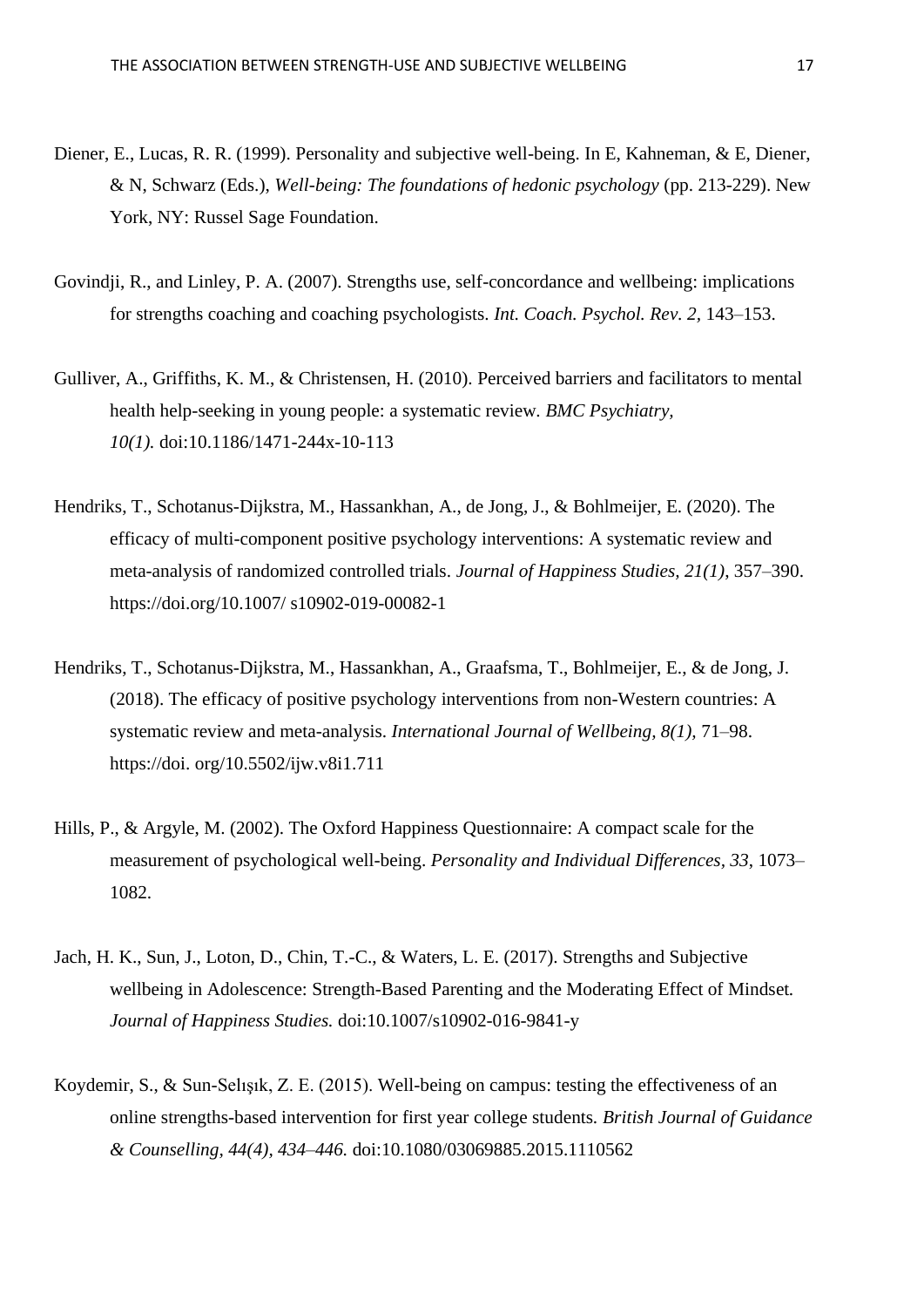- Lamers, S. M. A., Bolier, L., Westerhof, G. J., Smit, F., & Bohlmeijer, E. T. (2012). The impact of emotional well-being on long-term recovery and survival in physical illness: A meta-analysis*. Journal of Behavioral Medicine, 35(5),* 538–547. https://doi.org/10.1007/s10865-011-9379-8
- Layous, K., Sheldon, K. M., & Lyubomirsky, S. (2015). The Prospects, Practices, and Prescriptions for the Pursuit of Happiness. *Positive Psychology in Practice*, 183- 206*.* doi:10.1002/9781118996874.ch11
- Lynch, L., Long, M., & Moorhead, A. (2016). Young Men, Help-Seeking, and Mental Health Services: Exploring Barriers and Solutions*. American Journal of Men's Health, 12(1),* 138– 149. doi:10.1177/1557988315619469
- Magezi, D. A. (2015). Linear mixed-effects models for within-participant psychology experiments: an introductory tutorial and free, graphical user interface (LMMgui). Frontiers in psychology, 6, 2. doi:10.3389/fpsyg.2015.00002
- Mayo Clinic. (n.d.). *Mental Illness – Symptoms and Causes*. Retrieved September 25, 2020, from [https://www.mayoclinic.org/diseases-conditions/mental-illness/symptoms-causes/syc-](https://www.mayoclinic.org/diseases-conditions/mental-illness/symptoms-causes/syc-20374968)[20374968](https://www.mayoclinic.org/diseases-conditions/mental-illness/symptoms-causes/syc-20374968)
- Peterson, C., & Seligman, M. E. P. (2004). Character strengths and virtues: A handbook and classification. *American Psychological Association*.
- Pirkis J., Spittal M. J., Keogh L., Mousaferiadis T., Currier D. (2016). Masculinity and suicidal thinking. *Soc Psychiatry Psychiatr Epidemiol* 19–27.
- Proctor, C., Maltby, J., & Linley, P. A. (2010). Strengths Use as a Predictor of Well-Being and Health-Related Quality of Life. *Journal of Happiness Studies, 12(1),* 153– 169. doi:10.1007/s10902-009-9181-2

Ritchie, H., Roser, M. (2018, April). *Mental Health*. https://ourworldindata.org/mental-health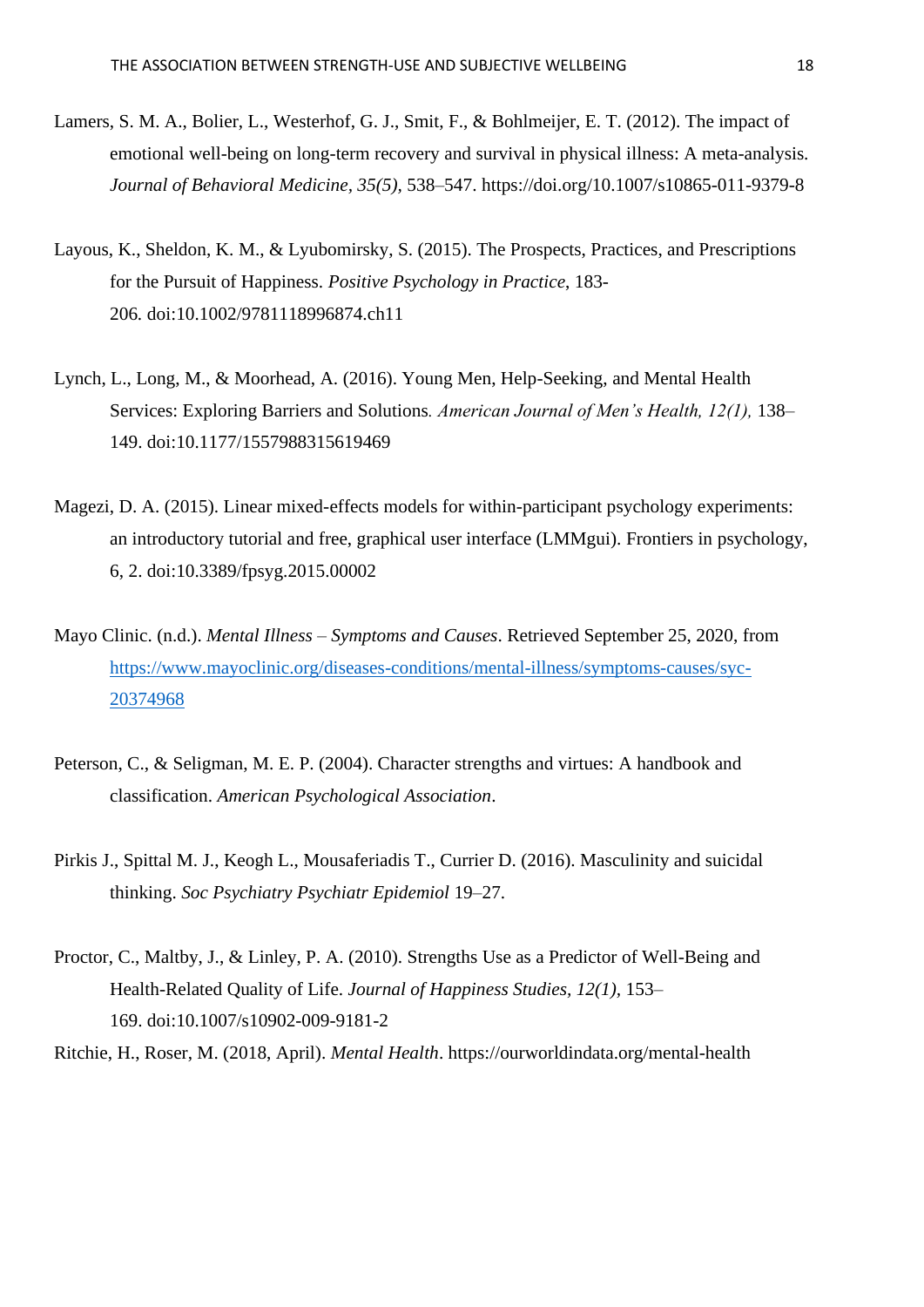- Schueller, S. M., Kashdan, T. B., & Parks, A. C. (2014). Synthesizing positive psychological interventions: Suggestions for conducting and interpreting meta-analyses. *International Journal of Wellbeing, 4(1)*, 91–98. https://doi.org/10.5502/ijw.v4i1.5
- Seligman, M. E. P., Csikszentmihalyi, M. (2000) "Positive Psychology: An Introduction." *American Psychologist 55 (1):* 5-14. doi:10.1037/0003-066X.55.1.5
- Sin, N., & Lyubomirsky, S. (2009). Enhancing well-being and alleviating depressive symptoms with positive psychology interventions: A practice-friendly meta-analysis*. Journal of Clinical Psychology, 65(5)*, 467–487. https://doi.org/10.1002/ jclp.20593
- Sivis-Cetinkaya, R. (2013). Turkish College Students' Subjective wellbeing in Regard to Psychological Strengths and Demographic Variables: Implications for College Counseling. *International Journal for the Advancement of Counselling, 35(4),* 317– 330. doi:10.1007/s10447-013-9185-9
- Sun, X., Niu, G., You, Z., Zhou, Z., & Tang, Y. (2017). Gender, negative life events and coping on different stages of depression severity: A cross-sectional study among Chinese university students. *Journal of Affective Disorders, 209,* 177–181. doi:10.1016/j.jad.2016.11.025
- Wood, A. M., Linley, P. A., Maltby, J., Kashdan, T. B., & Hurling, R. (2011). Using personal and psychological strengths leads to increases in well-being over time: A longitudinal study and the development of the strengths use questionnaire. *Personality and Individual Differences, 50(1),* 15–19. doi:10.1016/j.paid.2010.08.004
- World Health Organisation. (2018, April 17). Suicide rates, crude Data by WHO region, 2015. http://apps.who.int/gho/data/view.main.MHSUICIDEREGv?lang=en
- <span id="page-18-0"></span>Zhang, Y., & Chen, M. (2018). Character Strengths, Strengths Use, Future Self-Continuity and Subjective Well-Being Among Chinese University Students. *Frontiers in Psychology, 9.* doi:10.3389/fpsyg.2018.01040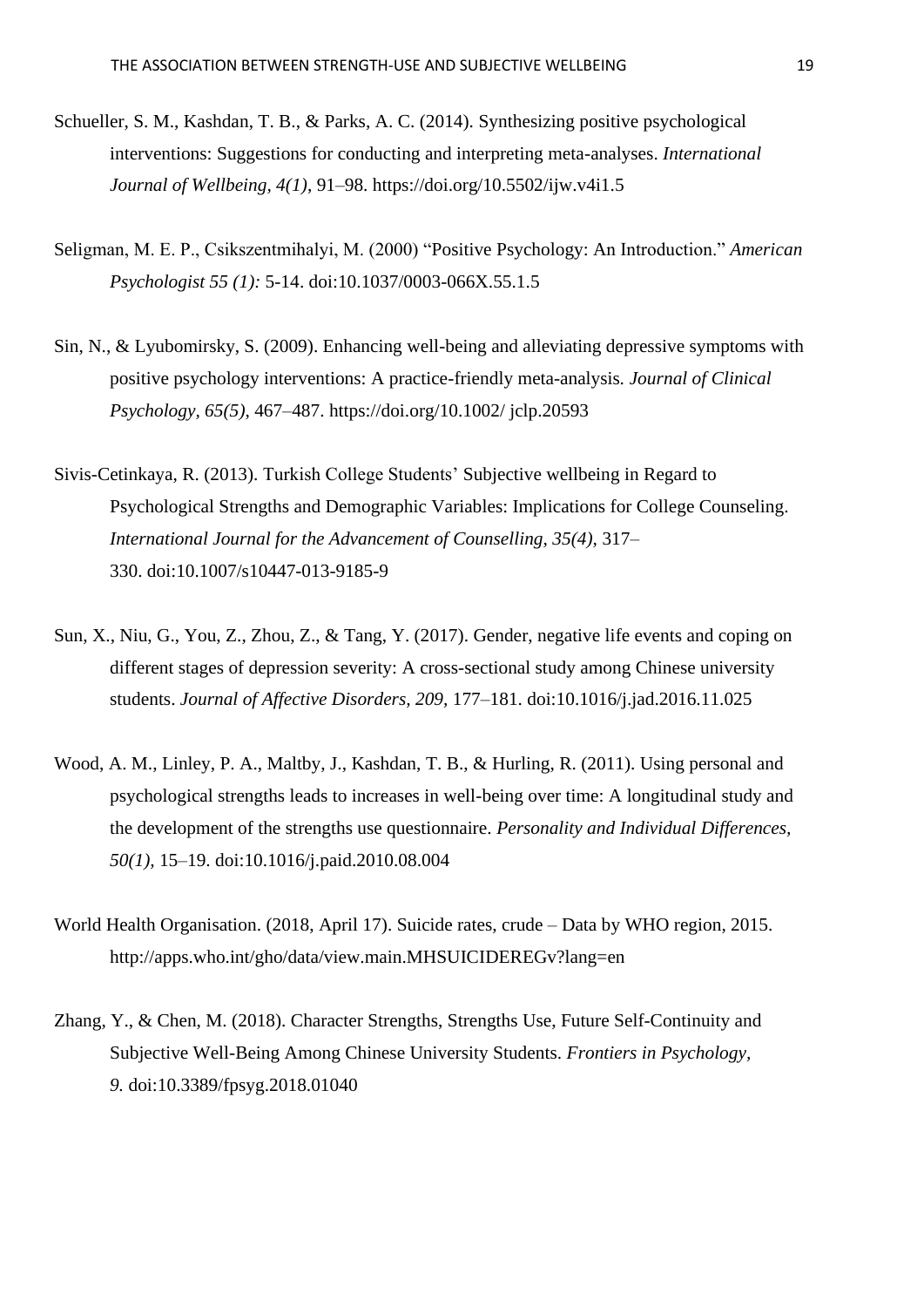#### **Appendices**

#### <span id="page-19-0"></span>**Appendix A: Informed Consent**

Your participation is completely voluntary and all your data will be stored anonymously. Some of the questions may be sensitive and we would appreciate if you answer as honestly as possible. For this reason, you can opt out of answering any questions and withdraw your participation at any time without reason during the course of the study.

All data procured from this study will be used for the results section of the bachelor's theses of the researchers involved and only them. Any personal information that could potentially identify you (e.g. name) will only be viewable by the research team.

Study contact details for further information: [Daniel

Doherty, **d.p.doherty@student.utwente.nl**; Lukas

#### Schroder, **l.n.schroder@student.utwente.nl]**

If you have questions about your rights as a research participant, or wish to obtain information, ask questions, or discuss any concerns about this study with someone other than the researcher(s), please contact the Secretary of the Ethics Committee of the Faculty of Behavioural, Management and Social Sciences at the University of Twente at **ethicscommittee-bms@utwente.nl**

#### <span id="page-19-1"></span>**Appendix B: Trait-level Questionnaires**

### *Oxford Happiness Questionnaire*

- 1. I don't feel particularly pleased with the way I am. (R)
- 2. I am intensely interested in other people.
- 3. I feel that life is very rewarding.
- 4. I have very warm feelings towards almost everyone.
- 5. I rarely wake up feeling rested. (R)
- 6. I am not particularly optimistic about the future. (R)
- 7. I find most things amusing.
- 8. I am always committed and involved.
- 9. Life is good.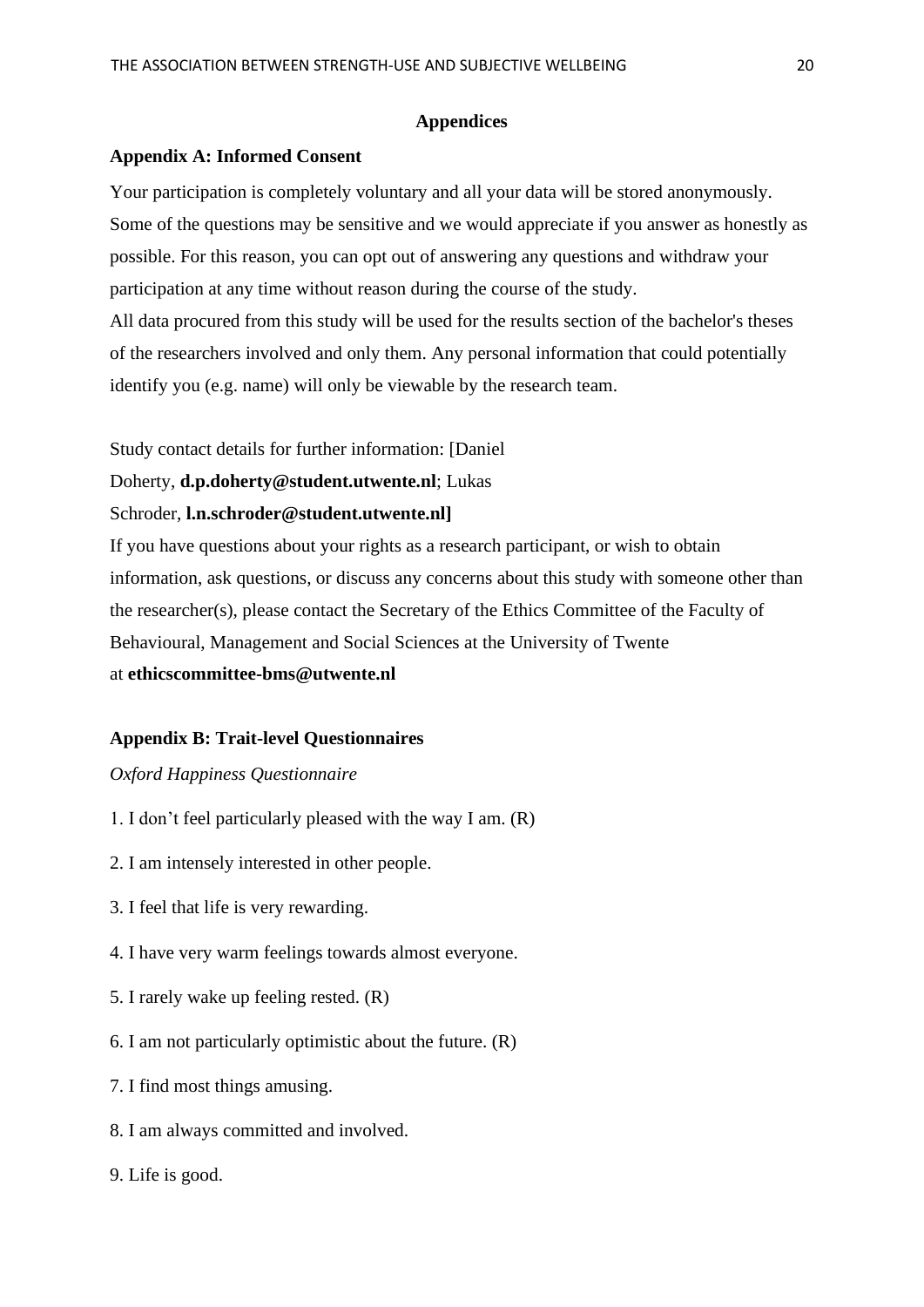10. I do not think that the world is a good place.  $(R)$ 

11. I laugh a lot.

- 12. I am well satisfied about everything in my life.
- 13. I don't think I look attractive. (R)
- 14. There is a gap between what I would like to do and what I have done. (R)

15. I am very happy.

- 16. I find beauty in some things.
- 17. I always have a cheerful effect on others.
- 18. I can fit in (find time for) everything I want to.
- 19. I feel that I am not especially in control of my life. (R)
- 20. I feel able to take anything on.
- 21. I feel fully mentally alert.
- 22. I often experience joy and elation.
- 23. I don't find it easy to make decisions. (R)
- 24. I don't have a particular sense of meaning and purpose in my life. (R)
- 25. I feel I have a great deal of energy.
- 26. I usually have a good influence on events.
- 27. I don't have fun with other people. (R)
- 28. I don't feel particularly healthy. (R)
- 29. I don't have particularly happy memories of the past. (R)
- $R =$ Reverse Coded Item

### *Strength Use Scale*

- 1. I am regularly able to do what I do best
- 2. I always play to my strengths